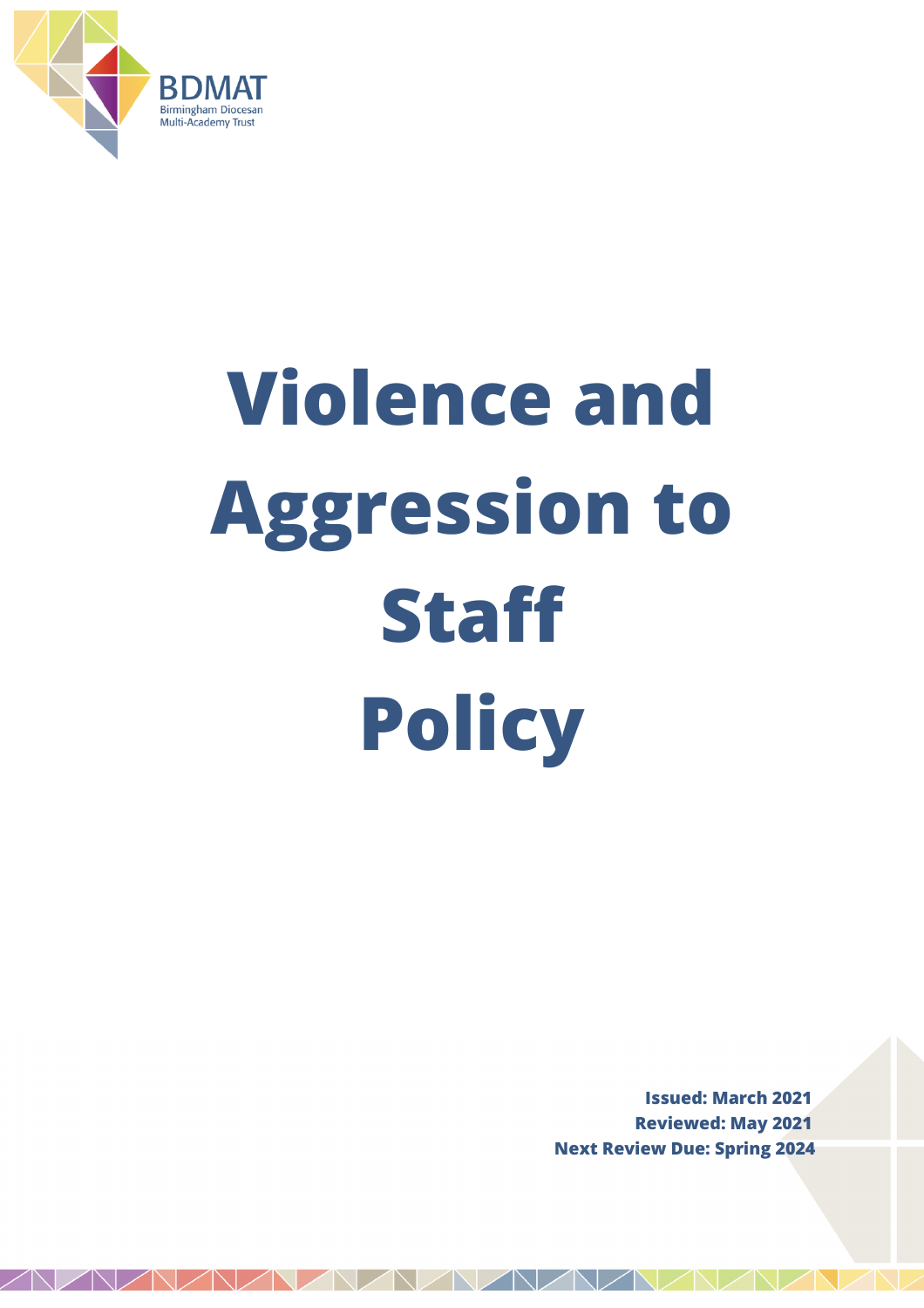

# **Contents**

| Introduction                                                                   | 3  |
|--------------------------------------------------------------------------------|----|
| Purpose                                                                        | 3  |
| Definition                                                                     | 3  |
| Examples of behaviour classed as "violence" or "aggression"                    | 4  |
| <b>General Policy</b>                                                          | 4  |
| Roles and Responsibilities                                                     | 5  |
| <b>Risk Assessment</b>                                                         | 5  |
| Preventative Strategies                                                        | 6  |
| Responsive Measures                                                            | 8  |
| Dealing with abusive parents                                                   | 11 |
| <b>Reporting Procedures</b>                                                    | 16 |
| Further supporting advice                                                      | 17 |
| Appendices                                                                     | 18 |
| Poster for schools                                                             | 19 |
| Warning letter Model Letter 1                                                  | 20 |
| Imposing conditions on the parent's attendance at school events model letter 2 | 21 |
| Letter from Chair confirming or removing conditions Model Letter 3             | 23 |
| Imposing a ban following warning letter - Model Letter 4a                      | 25 |
| Imposing a ban without a previous warning letter - Model Letter 4b             | 27 |
| Letter from Chair confirming or removing ban Model Letter 5                    | 29 |
| Letter from clerk requesting statement from parent Model Letter 6              | 31 |
| Letter from clerk confirming outcome decision of LAB review Model Letter 7     | 32 |
| Risk assessment - Violence from Pupils                                         | 34 |
| Risk assessment - Violence from Parents                                        | 36 |
| Risk assessment - Violence After hours                                         | 38 |
| Risk assessment - Violence from Intruders                                      | 40 |
|                                                                                |    |

K. - 1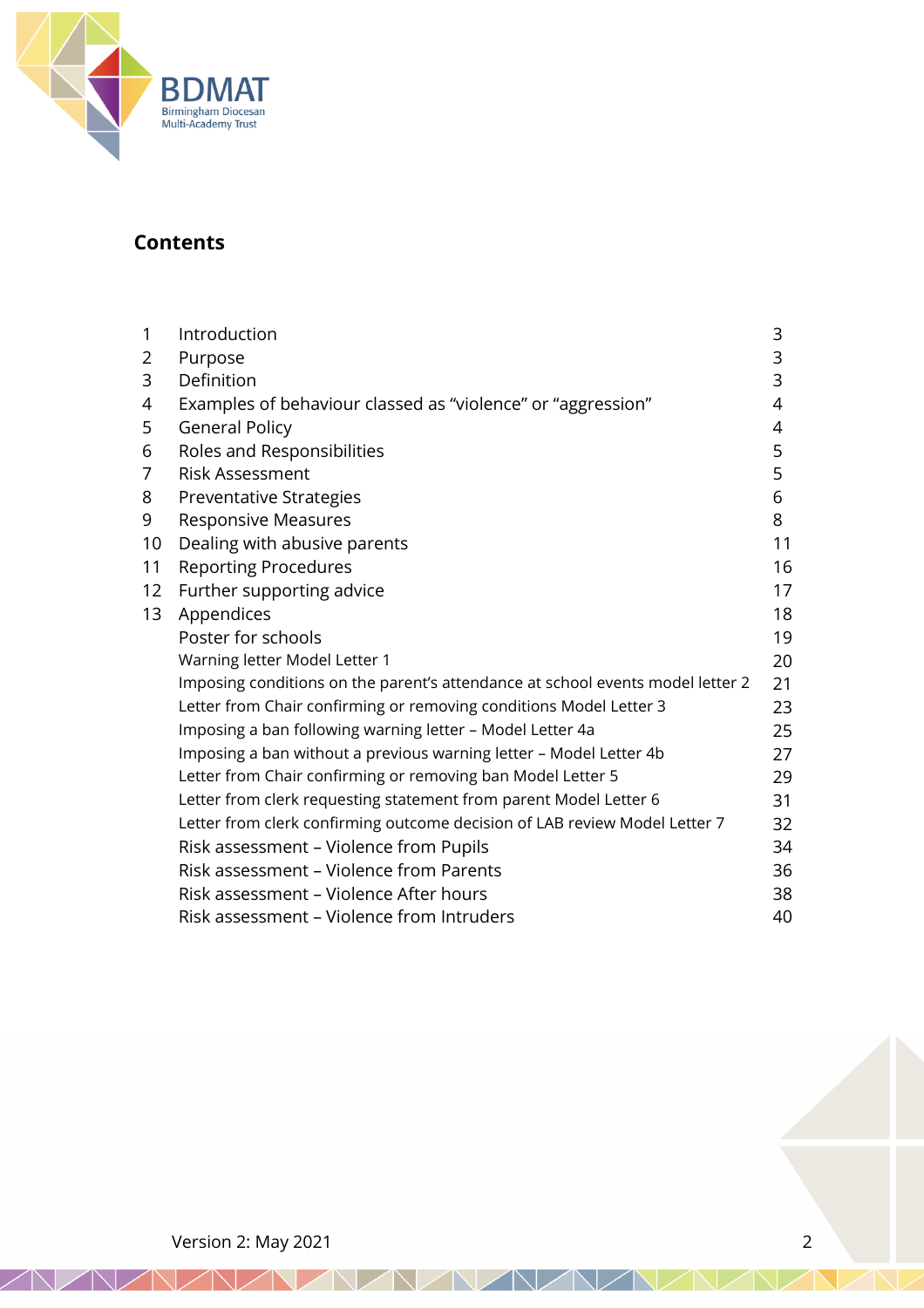

# **1.0 Introduction**

- 1.1 Birmingham Diocesan Multi-Academy Trust (BDMAT) and its schools are aware that some members of staff will on occasion be in a position where they may face verbal abuse, threatening behaviour or even be assaulted in some way. This will be distressing for themselves, their families and their colleagues. Where violence and aggression is anticipated, the Trust and the school will operate systems of work that minimise risks. This policy sets out ways in which the Trust can help prevent such incidents and minimise their effect.
- 1.2 We work with a diverse range of young people and adults and it may not always be possible to foresee a particular incident. However, the overwhelming majority of situations can be anticipated in which there might be a risk to personal safety, and this document sets out the way in which these potential incidents should be managed.
- 1.3 If incidents do occur, it is important that managers and staff follow the reporting procedure so that relevant information from the incident can be used to adjust operational, managerial and policy practices.

# **2.0 Purpose of the Policy**

- 2.1 The purpose of this policy is to set out BDMAT's policy and procedures to prevent, manage and respond to work-related violence.
- 2.2 The Trust Board supports this policy, and we will not tolerate any instances of work-related violence, including verbal abuse, to our staff.
- 2.3 All employees have the right to be treated with consideration, dignity, and respect. This policy applies to all staff working on our premises.

# **3.0 Definition of 'Violence and Aggression' in School**

3.1 Birmingham Diocesan Multi-Academy Trust and its schools defines the term as:

# *Any incident in which an employee is abused, threatened or assaulted by another person in circumstances arising out of the course of their employment with BDMAT.*

This applies whether the member of staff is on or off duty and is irrespective of the status of the perpetrator.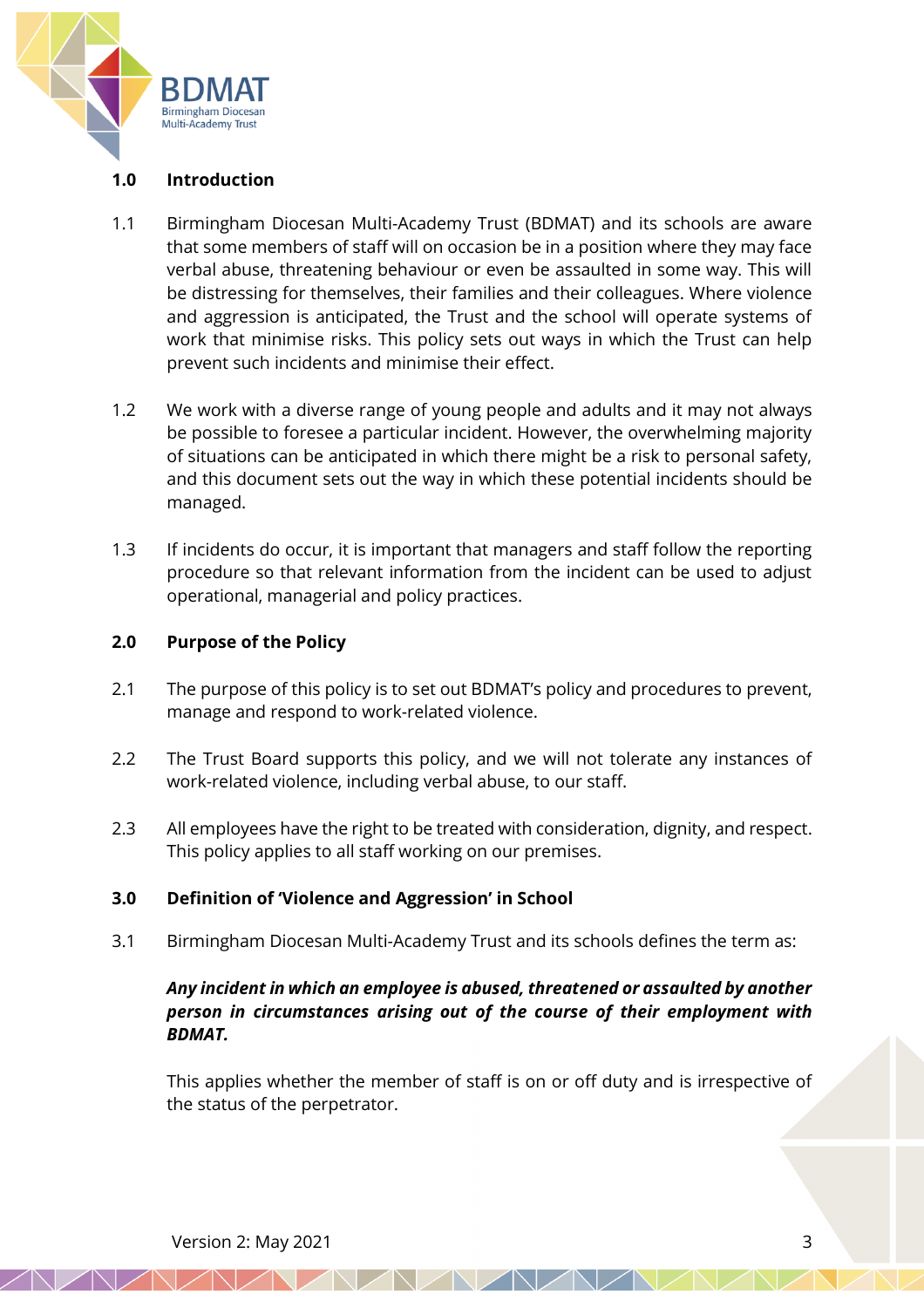

# **4.0 Examples of behaviour classed as 'violence' or 'aggression':**

- ➢ Kicking
- ➢ Biting
- ➢ Punching
- ➢ Poking or pushing
- ➢ Spitting
- ➢ Scratching
- ➢ Head butting
- ➢ Tripping
- ➢ Actions that restrict movement
- ➢ Unwanted physical contact which results in no injury
- $\triangleright$  Use of weapons
- ➢ Use of missiles
- ➢ Extreme or repetitive verbal or written abuse which causes personal offence or distress
- ➢ Sexual, racial, homophobic or other harassment
- ➢ Bullying including cyber bullying
- ➢ Intimidation
- ➢ Damage to personal property
- ➢ Other aggressive behaviour
- ➢ Shouting
- ➢ Posturing
- ➢ Gestures
- ➢ Insults
- ➢ Innuendo
- ➢ Unreasonable demands or blackmail
- ➢ Allegations which turn out to be vexatious or malicious

Please note, this list is not exhaustive.

#### **5.0 General Policy**

- 5.1 Violence and aggression are unacceptable. However, given the nature of the services we provide, it is acknowledged that some staff may, on occasion, encounter violence or aggression and therefore the Trust takes reasonable measures to eliminate or minimise the risks.
	- Risk assessments will be undertaken for specific pupils with known difficulties.
	- Staff will receive training from time to time on measures to be taken in different circumstances.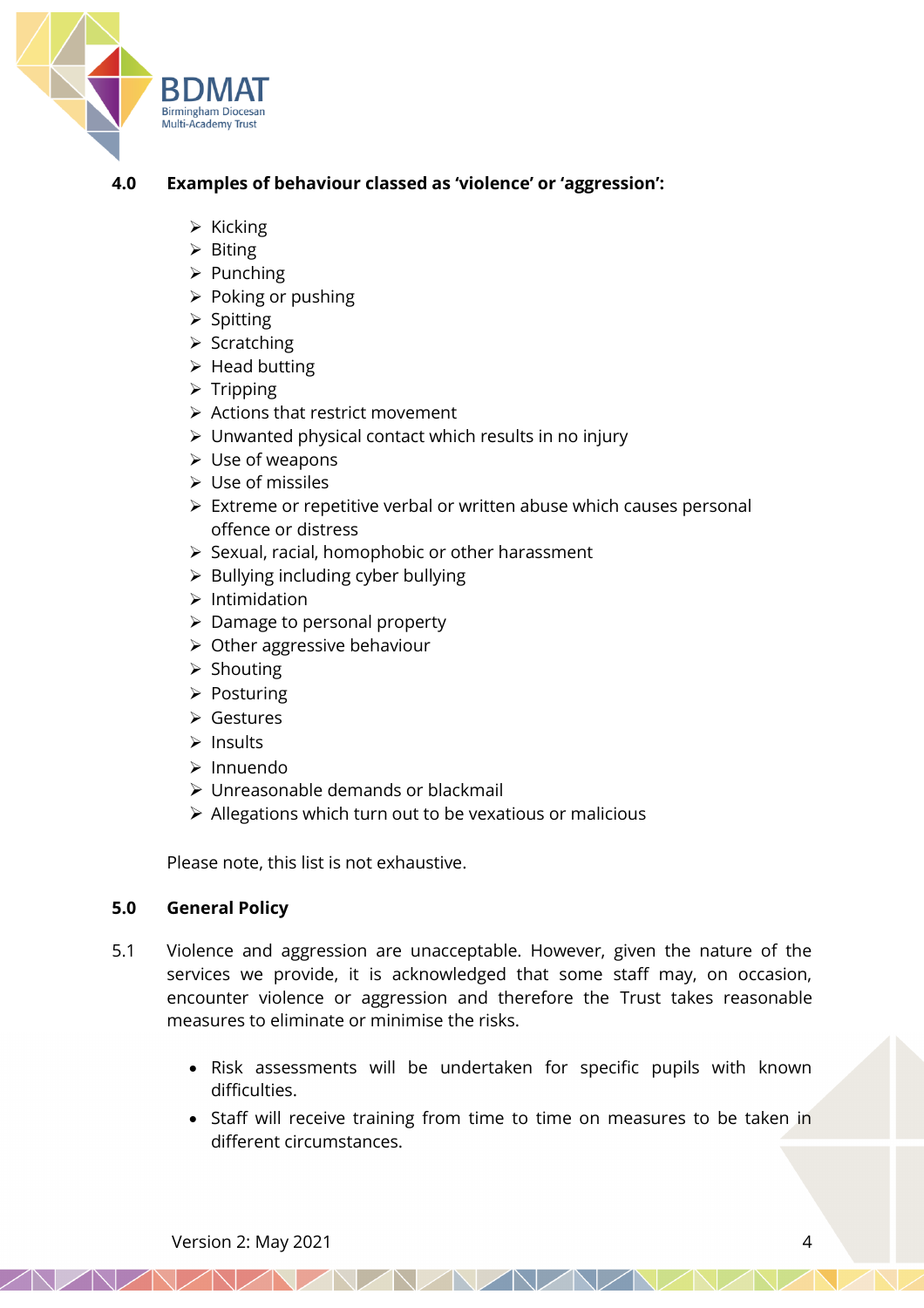

- All incidents of violence and aggression **must** be reported to a member of the school Leadership Team (or member of the BDMAT executive team for staff working in the Central Team)
- Where a member of staff has to use positive 'handling procedures' as a result of violence in the school, these should be recorded in the school's 'Red Bound and Numbered Book'.
- Following an incident of violence or aggression, support will be offered by the school – where necessary staff should be directed to access support from our Health Assured scheme.
- Staff are expected to take account of their own safety when considering their actions in intervening in any incidents of violence or aggression.

# **6.0 Roles and Responsibilities**

6.1 **The Trust Board**, as the employer, is responsible for the provision of measures to safeguard its staff. It delegates the implementation of the measures provided for within this policy to the Chief Executive Officer who in turn delegates this to the **Headteacher of each individual school**.

#### 6.2 **The Headteacher and Leadership Team** will:

- ensure that risk assessments are undertaken where required;
- ensure that relevant staff receive training at appropriate intervals in skills that can be used to minimise risks to personal safety;
- ensure that all staff are aware of the procedure to report incidents of violence and aggression;
- ensure that all such reports are thoroughly investigated and responded to;
- offer and provide appropriate post-incident support to staff; and
- monitor the effectiveness of this policy.

# 6.3 **Individual members of staff** are responsible for:

- following working procedures and risk assessments;
- reporting likely or actual incidents of violence or aggression; and
- taking due regard of their own personal safety and well-being and for withdrawing from a situation where the risk of actual or potential violence or aggression is high. An exception to this is where any formal plan (e.g. a care plan) relating to a pupil, requires an alternative, prescribed course of action to be followed.

#### **7.0 Risk Assessment**

7.1 Risk is defined as "the likelihood of harm". The significance of a risk depends upon the severity of the possible outcome and the number of people who may be affected. All risks should be managed before harm occurs – that is to say, by adopting a proactive approach rather than a reactive one.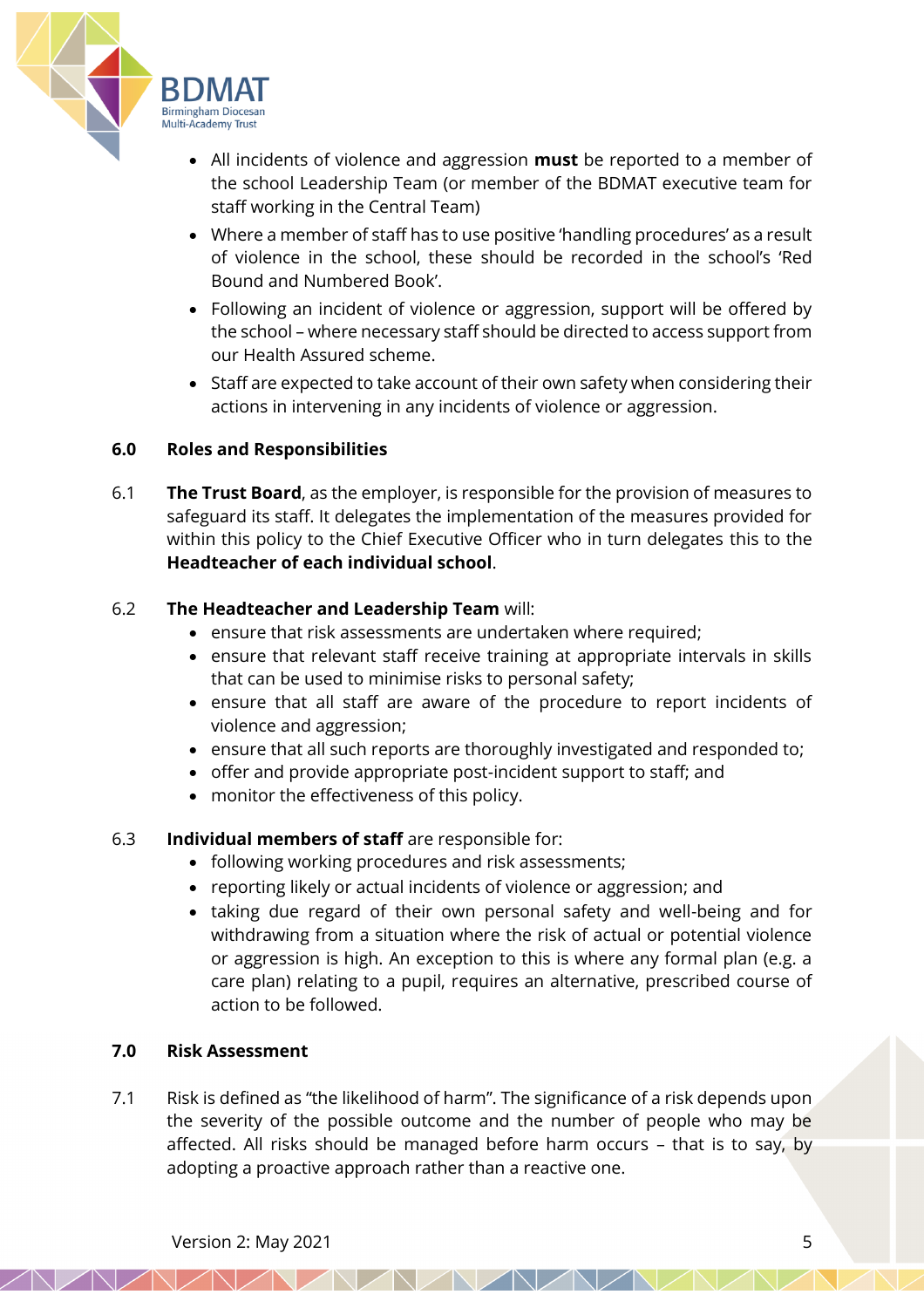

- 7.2 These assessments are not to be confused with those made for an individual pupil, through a formal plan such as a Care Plan or a My Support Plan. They are different and separate because the risk of violence or aggression from a pupil may extend beyond the staff who might normally be expected to have access to the agreed plan. In the case of care plans, these individual assessments will be taken into account when preparing the risk assessment.
- 7.3 **Risk assessments** will seek to establish the risk to staff after taking into account:
	- Information about children including the frequency and severity of any previous incidents;
	- Frequency and nature of contact;
	- Experience and training of staff;
	- Location; and
	- Adequacy of existing precautionary measures.
- 7.4 The risk assessor will identify any necessary measures and ensure that identified post holders accept the responsibility to act upon them within an agreed timescale commensurate with the risk.
- 7.5 All significant risks will be recorded on a risk assessment form. Both assessors and line managers are responsible for ensuring that the outcomes of assessments are made known to all relevant personnel including BDMAT Head of Operations, Head of HR and Head of School Support.
- 7.6 All assessments will be reviewed *at least annually* but more frequently if enhanced risks are identified or whenever relevant circumstances change.
- 7.7 Assessments will be reviewed after each incident.

# **8.0 Preventative Strategies**

# 8.1 **General Security**

School procedures provide for the registration of all visitors at our school reception areas. If a member of staff observes a stranger not wearing a visitor's badge, they will challenge this person immediately and alert Reception or a member of senior staff. However, due to the nature of some school sites, unauthorised access is possible, and it is acknowledged that this may pose a risk to staff or pupils.

# 8.2 **Suitable Working Environments**

When speaking to a member of the public/parent/pupil, staff will wherever possible use rooms with an unobscured vision panel in the door, and ideally leave the door open. Room layout is at the discretion of the individual member of staff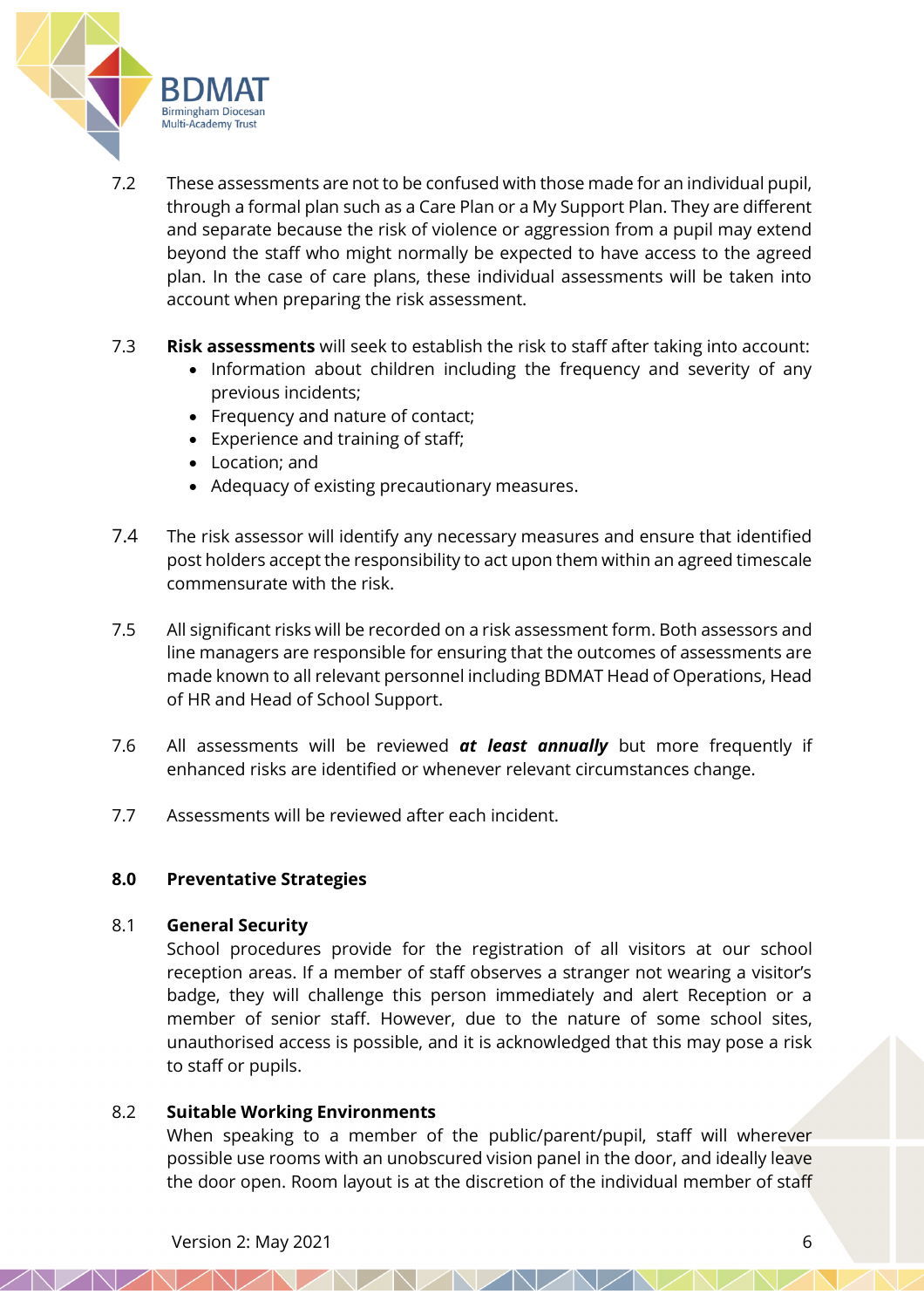

and is governed by space and teaching needs. Wherever possible staff will base themselves in a position which allows sight of all entrances and immediate access to at least one of them - staff should position themselves nearest to the door.

# 8.3 **Working Practices and Patterns**

If it is anticipated that a visitor or pupil may display aggressive behaviour, staff will not meet with that person alone and will prepare their responses to any violent or aggressive behaviour in advance of the meeting. Staff will avoid working in isolation, particularly out of normal hours. If telephone callers become abusive or threatening, staff will issue a caution along the lines of, 'if you continue to be abusive, I shall put the telephone down', and then do so if the caller persists, at all times remaining polite, courteous and respectful.

# 8.4 **Physical Intervention (Control and Restraint)**

As a general rule, physical interventions will only be used as a last resort when other strategies have been tried and found to be unsuccessful or when the risks of not employing an intervention outweigh the risks of using reasonable force. There is no legal definition of 'reasonable force' so it is not possible to set out comprehensively when it is reasonable to use force, or the degree of force that may reasonably be used. It will always depend on all the circumstances of the case.

There are two relevant considerations:

- the use of force can be regarded as reasonable only if the circumstances of the particular incident warrant it. The use of any degree of force is unlawful if the particular circumstances do not warrant such use;
- the degree of force employed must be in proportion to the circumstances of the incident and the seriousness of the behaviour or the consequences it is intended to prevent. The degree of force and the duration of its application will always be the minimum needed to achieve the desired result.

It is a criminal offence to use physical force, or to act in a way that leads another person to fear the use of force (for example, by raising a fist or issuing a verbal threat), unless the circumstances give rise to a 'lawful excuse' or justification for the use of that force. Such justification may be to prevent an injury to oneself or to others or to prevent serious damage to property. In these circumstances, a reasonable amount of force may be used. Staff are aware that the use of unjustified and excessive force might be an offence.

All instances of physical intervention will be reported to a senior member of staff and recorded in the 'Red Bound and Numbered Book'.

# 8.5 **Self-Defence**

Leaving or getting away from a threating situation is often the best defence, using any pretext that may work but individuals do have the legal right to defend

**NZNZ**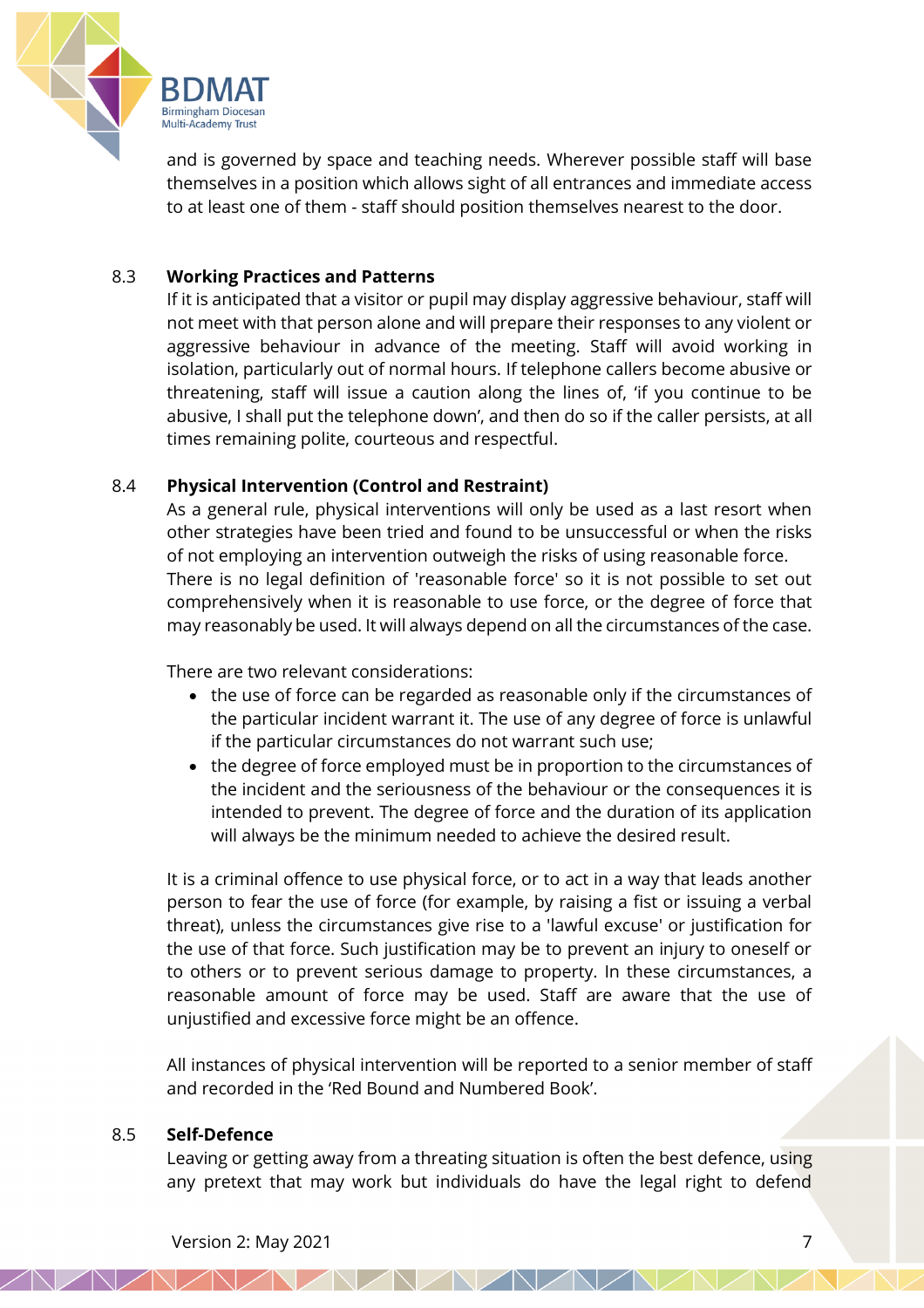

themselves, or others, if attacked. The amount and degree of defensive force used must be proportional to the level of risk being faced. This will depend upon the circumstances.

# 8.6 **Positive Behaviour Policy**

Each school should have in place a Behaviour Policy which focusses on a 'positive' approach and outlines the school's expectations of pupils and includes a Code of Conduct, as well as providing advice on creating a positive climate for learning and information on School rewards and sanctions.

#### 8.7 **Lone Working**

There will be occasions when members of staff will be working alone in their particular area of the school, particularly outside of normal school hours/term time.

The risk of violence and aggression towards staff increases in a lone working situation. Staff will take care not to make an appointment to see a visitor who is not previously known to them at a time when they will be alone in an area of the school.

If possible, they will cancel or re-schedule the appointment, rearrange the venue or arrange for an additional member of satff to be present. Staff should only work alone if they have gained permission to do this from their line manager and a risk assessment has been put in place.

# 8.8 **Training**

The following training should be provided:

All staff, including new staff, should receive awareness training on work-related violence, our policy and procedures, how to prevent work-related violence, reporting procedures and what to do following an incident. This may be through formal training or a briefing from senior leaders, depending on the risk potential for the staff members.

#### **9.0 Responsive Measures**

#### 9.1 **Short-term Debriefing**

The nature and level of action following an incident will depend on the circumstances of each case. Some 'minor' instances may not require any action, but it is important that no incident is dismissed as being too trivial to deal with without first exploring the effect of it with the member of staff involved.

Immediately after an incident, the line manager will ensure that all necessary first aid or medical treatment is arranged.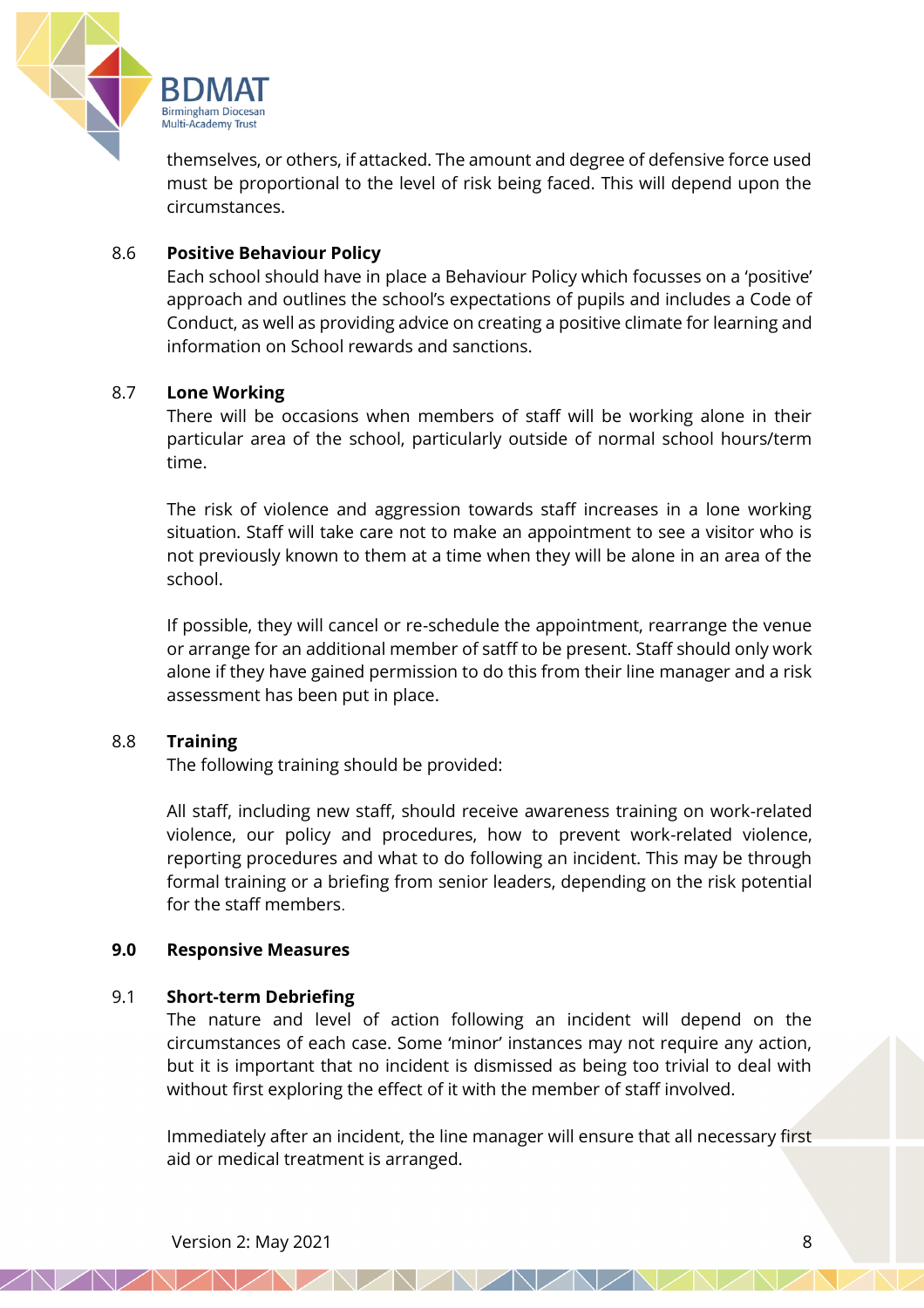

It is probable that the victim will want to talk about the incident but may be feeling distressed or guilty. It is important that sensitive support is given at this point. Line Managers will be aware that other colleagues are likely to be seen as primary emotional supports and this may require some flexibility about the normal work routine continuing. Further opportunities to talk about the incident will be provided after a period for reflection.

All parties involved in the incident will write down their thoughts and recollection of the incident as soon as they feel able to.

The staff member will be offered counselling through Health Assured and reminded that a trade union or professional association representative may be present at any meeting where a discussion of the incident takes place.

All incidents will be formally acknowledged, verbally and/or in writing.

The Headteacher and other managers will review risk assessments and care and support programmes in the light of any incident. This will include the sharing of information to ensure that all staff are made aware of risks as appropriate.

#### 9.2 **Longer-term Debriefing**

Victims of violence or aggression may need time to come to terms with the implications of the incident.

The Headteacher, Leadership Team and Line Manager will be alert to the possibility that the member of staff is underestimating his or her own needs.

Other staff who witnessed the incident or are likely to come into contact with the aggressor will be given information about the incident and its implications.

Any staff development needs that are highlighted by the incident will be addressed.

If a member of staff is absent from work for a lengthy period following the incident, a referral will be made to an Occupational Health Adviser in accordance with the Trust's Absence Management Policy.

#### 9.3 **Counselling**

Counselling will be offered where it is deemed appropriate by the Leadership Team and/or Human Resources through Health Assured.

#### 9.4 **Change of Duties**

The staff member and Headteacher/Line Manager should agree any need to alter work duties as a result of the incident. This will be done such that the member of staff is not put under duress or made to feel guilty.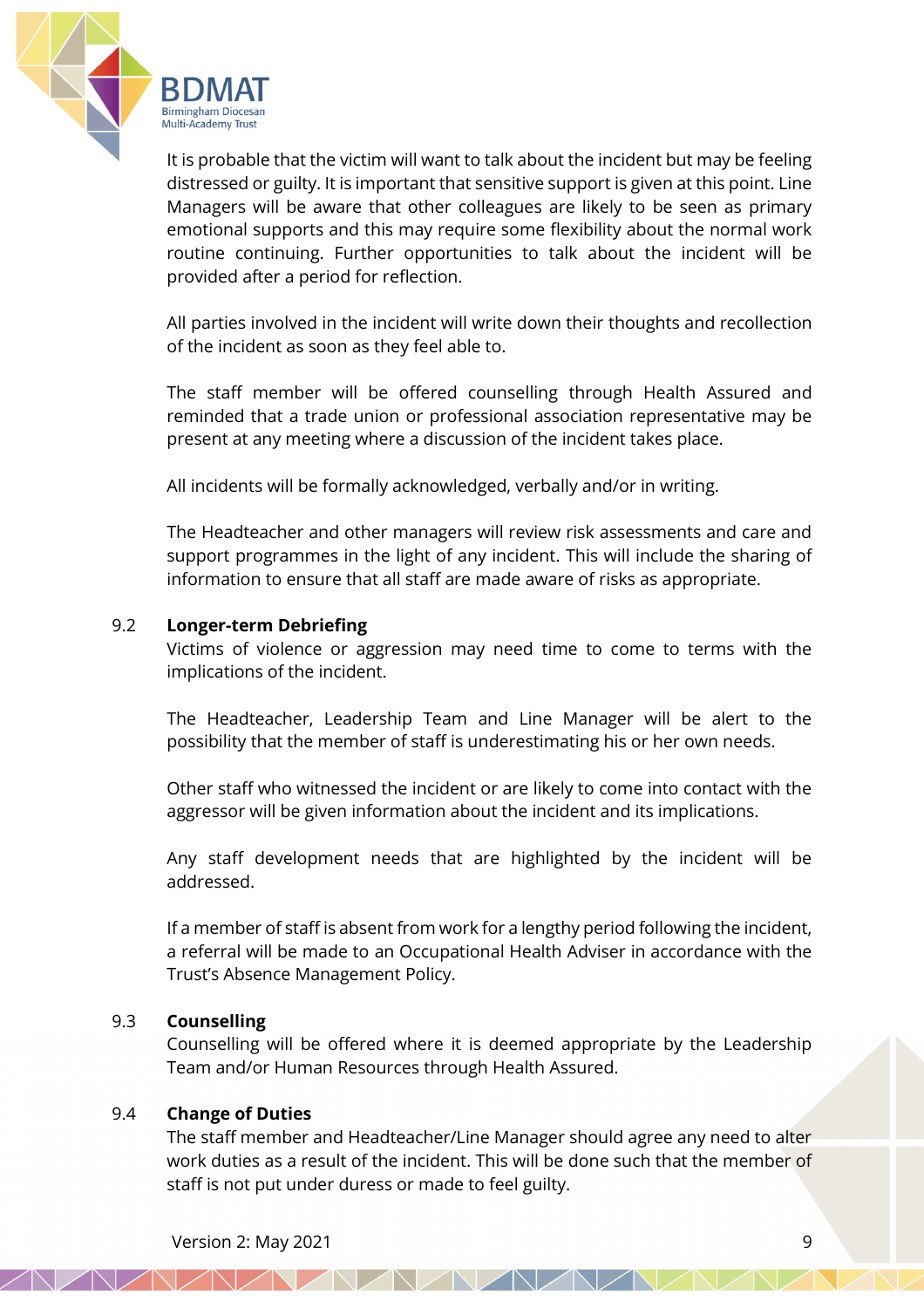

# 9.5 **Involvement of the Police**

The police will usually be informed of all incidents where a member of staff has been assaulted. In some circumstances the member of staff may not wish the police to be involved. However, the Headteacher has the final decision and may judge that the wider protection of the school community requires that a report be made to the police, notwithstanding the wishes of the individual. If, during the course of the incident a child is assaulted or abused, this will be reported in accordance with statutory regulations.

#### 9.6 **Employer's Liability**

A member of staff who believes that they have suffered harm as a result of a workrelated incident may seek independent advice as to any civil claim they may have. The Trust's Employers Liability insurance will apply where legal liability is established against the Trust or any other employee.

Employees may also contact the Criminal Injuries Compensation Board. Details can be found at www.cica.gov.uk. In order to pursue a claim, the incident must be reported to the police within 24 hours and to the Board within two years.

#### 9.7 **Legal Advice and Support**

#### *If an employee is the victim*

If an employee is a victim of an assault on one of our sites, which gives rise to criminal proceedings, the Trust's solicitors will provide support in terms of advising on the criminal process. However, this will not extend to bringing a civil action for damages, save to the extent that this is necessary in order to secure an injunction to prevent further assaults or harassment. If an injunction is to be sought against the perpetrator, the Trust's solicitors will advise on each case as to whether the circumstances justify such an application or whether alternative action may be more suitable.

#### *If an employee is alleged to have committed an offence*

Where an employee is the subject of a criminal investigation as a result of allegations made by one of the Trust's clients, the Trust cannot provide legal advice or representation to that individual. This is so, even where it appears that the employee has followed the Trust's procedures.

If the police decide to take action against a member of staff, then the Trust will be as supportive as the merits of the case allow. However, the Trust is also unable to provide financial assistance to an employee to seek his or her own legal advice and representation from another source. Nor can it reimburse an employee's legal costs in the event of a prosecution not proceeding or ending in an acquittal.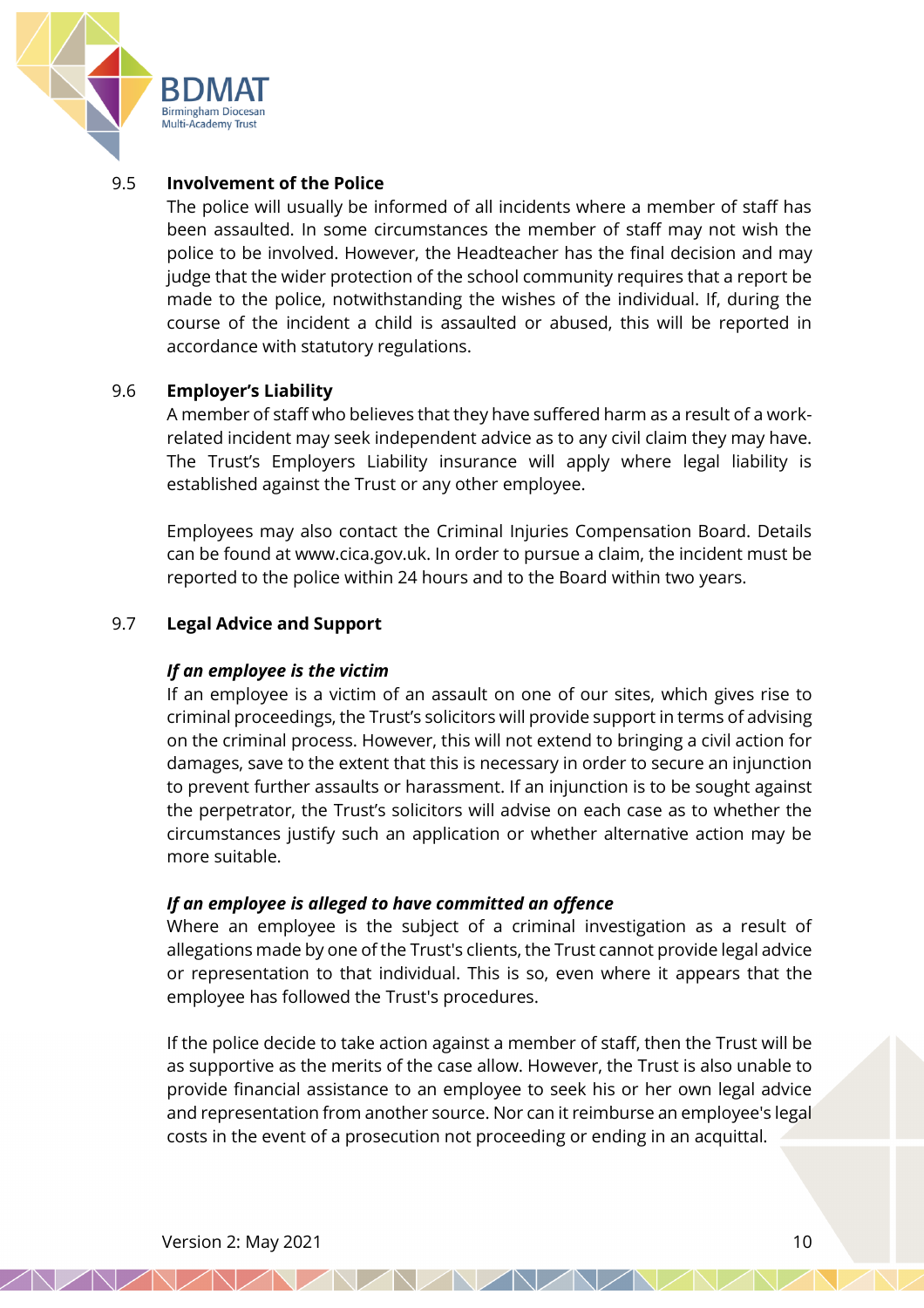

In light of these two paragraphs, **it is strongly recommended that staff consider membership of an appropriate Trade Union**. Alternatively, staff may want to consider the possibility of taking out private insurance cover for such eventualities.

# *If a third party claims compensation*

Where an employee is the subject of civil proceedings arising from an incident in which a third party alleges injury, the matter will be dealt with under the Trust's insurance arrangements, thus protecting individual employees. The only circumstances where employees may find themselves outside the protection of the Trust's insurance are where criminal acts have been committed or where the individual is negligent.

# 9.8 **Exclusion of Pupils**

Guidance on the exclusion of pupils has been provided by *Statutory Guidance for Those with Legal Responsibilities in Relation to Exclusion 2017.*

Only the Headteacher can exclude a pupil and this must be on disciplinary grounds. A pupil may be excluded for one or more fixed periods (up to a maximum of 45 school days in a single academic year), or permanently. Please refer to the each school's own behaviour / exclusions policy regarding each school's approach to permanent exclusion.

# 9.9 **Warning Letters**

The Trust's solicitors will, at the request of the CEO and subject to satisfactory evidence, issue a warning letter to any adult who has committed a serious act of violent, abusive or aggressive behaviour.

# **10.0 Dealing with Abusive Parents**

# 10.1 **Statement of principles**

This section of the policy has been written taking in to account the DfE Guidance "Advice on school security: Access to, and barring individuals from school premises" December 2012:

[https://www.gov.uk/government/publications/controlling-access-to-school](https://www.gov.uk/government/publications/controlling-access-to-school-premises/controlling-access-to-school-premises)[premises/controlling-access-to-school-premises](https://www.gov.uk/government/publications/controlling-access-to-school-premises/controlling-access-to-school-premises)

as well as National Association of Headteachers (NAHT) guidance on dealing with abusive parents.

At BDMAT we value the positive relationships forged with parents and visitors to our school. We encourage close links with parents and the community and believe that pupils benefit when the relationship between home and school is a positive one. We also strive to make our schools a place where we model for pupils the behaviour we teach and expect. We place a high importance on good manners, positive communication and mutual respect.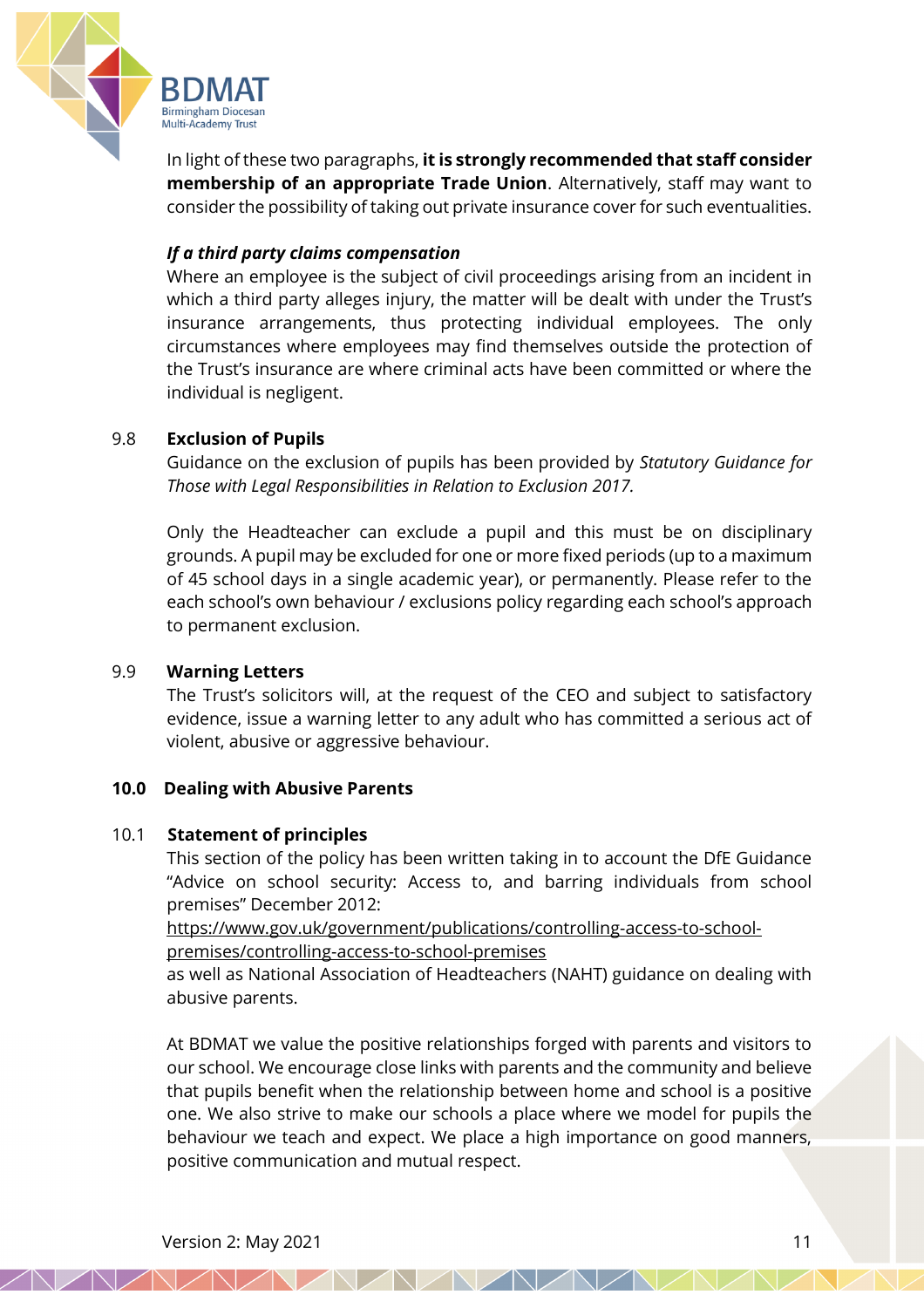

Almost all parents, carers and visitors to BDMAT schools are keen to work with us and are supportive. However, on very rare occasions the behaviour of a small number of parents falls short of what we expect. This sometimes manifests itself in aggression or abuse towards members of the school community. This can be in written communication (including social media), on the telephone or in face-toface incidents.

In these situations we expect members of staff to behave professionally, attempting to defuse the situation where possible and seeking the involvement as appropriate of other colleagues. Staff who face these situations have licence to end any conversation (face to face or on the telephone). They should then refer the incident to a senior manager who will take appropriate action or invoke the provisions of this policy.

The overriding principle is, however, that all members of the school community have the right to work or be in school without fear of aggression or abuse from parents. The board of Trustees has a requirement to protect staff and pupils from such aggression.

The progress and well-being of the parent's child(ren) will be fully considered. Actions taken against the parent who are abusive will be reasonable and proportionate. The parent will have the opportunity to put their views forward at every stage. In the case of the imposition of conditions or a ban from school, robust review processes involving the Chair of the Local Academy Board and then the Local Academy Board are in place to ensure fairness

# 10.2 **Advice to parents and carers for raising concerns with staff**

- Make an appointment to see the relevant person. If you just turn up at the school, they may not be able to give you the time you need.
- Make a note of the things that you are unhappy about. It will help to clarify the issues and help you when you meet the member of staff.
- Don't jump to conclusions. What made you angry may not be exactly what happened in reality. Deal with your anger before going to the school. An angry confrontation will normally get a defensive response rather than a helpful one. School staff may also refuse to talk to you while you are angry, so you will have achieved nothing.
- Consider having a friend with you when you have your meeting if you find it difficult to manage meetings.
- Don't expect an immediate solution. The person you're talking to may need to investigate your concerns before being able to take any action or reach a solution.
- If you feel that your concern has not been dealt with effectively you should ask for a copy of the BDMAT complaints procedure (also available at [www.bdmatschools.com\)](http://www.bdmatschools.com/). This will tell you the informal and formal procedure for taking your concerns further.

**NZNZ**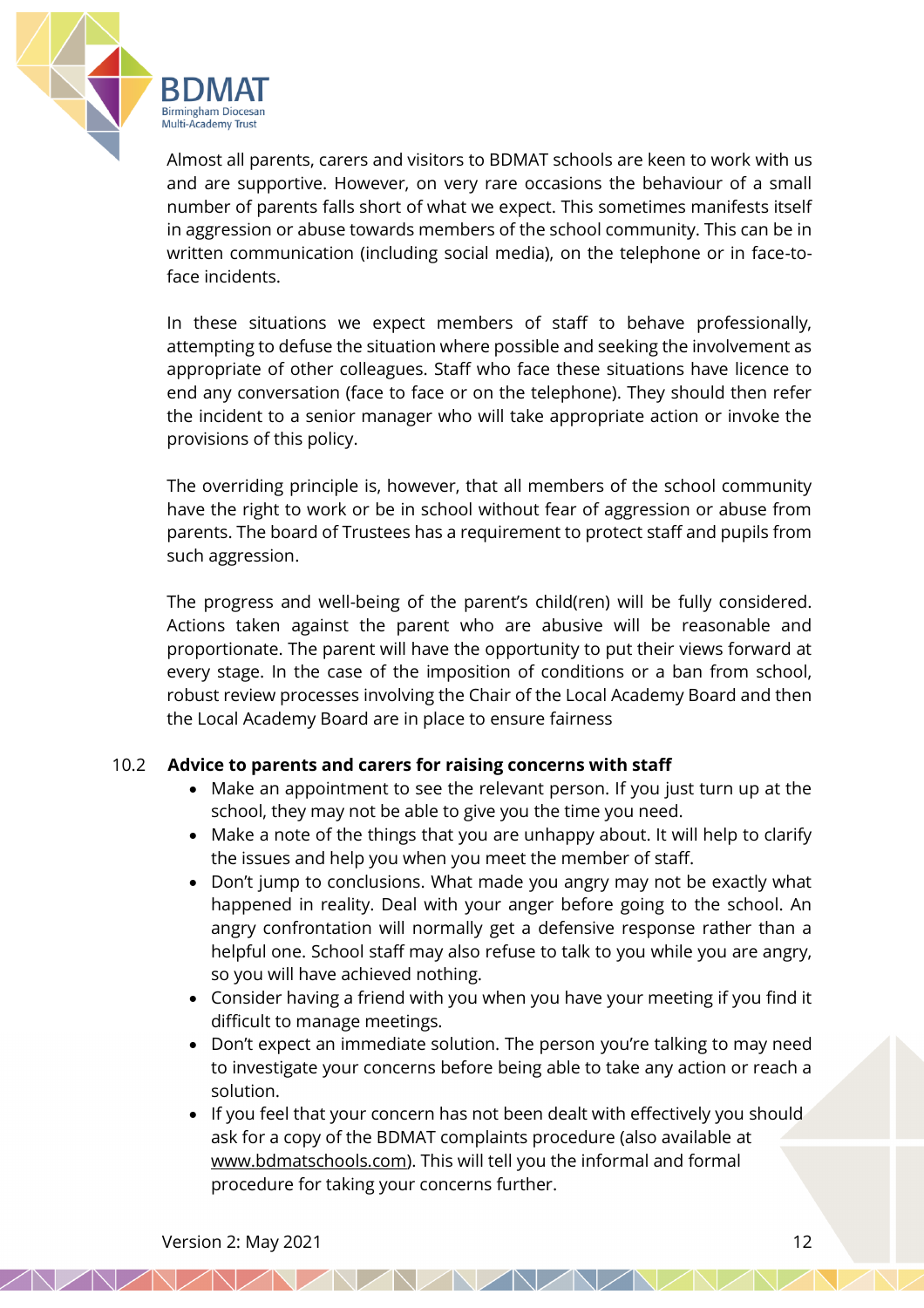

# 10.3 **BDMAT's approach to dealing with incidents**

If a parent/carer/visitor behaves in an unacceptable way towards a member of the school community, the headteacher or appropriate senior staff will assess the level of risk before deciding on a future course of action. The course of action will be reasonable and commensurate with the assessed level of risk.

# 10.4 **Risk Assessment**

The Headteacher will carry out a risk assessment in order to help make a decision about the level of response. In all cases the response will be reasonable and proportionate. The Headteacher will consider the following questions:

- What form did the abuse take?
- What evidence is there?
- What do witnesses say happened?
- Are there previous incidents to take into consideration?
- Do members of staff/pupils feel intimidated by the parent's behaviour?
- Is there any evidence of provocation?
- How high is the assessed risk that this will be repeated or there will be retaliation at the school's action? (low, medium, high).

#### 10.5 **Recording of Incidents**

Staff/pupils subject to abuse and witnesses will make written statements about incident(s) which will be kept in a file with subsequent letters. This file will be kept by the Headteacher. Depending on an assessment of the risk of retaliation to witnesses or individuals, statements made by adults these may be made available to the parent if they request it. The retention and disposal of this information will be in line with BDMAT's Retention Policy.

#### 10.6 **The school's response**

Following the completion of the risk assessment, the Headteacher will decide the level of action to be taken. Actions will include the following:

#### 10.6.1 **Clarify to the parent what is considered acceptable behaviour by the school**

In some instances, it may be appropriate simply to ensure the parent is clear about behaviour standards expected by the school. This could be explained by letter from the Headteacher. This letter may contain a warning about further action if there are further incidents. The parent will be invited to write to the Headteacher with their version of events within 10 working days. Depending on the parent's response a meeting may then be held to discuss the situation and how this can be avoided in future.

#### 10.6.2 **Invite the parent to an informal meeting to discuss events**

This could be helpful to discuss and diffuse the situation. The safety and well-being of those attending such a meeting must be carefully considered. Members of

VANA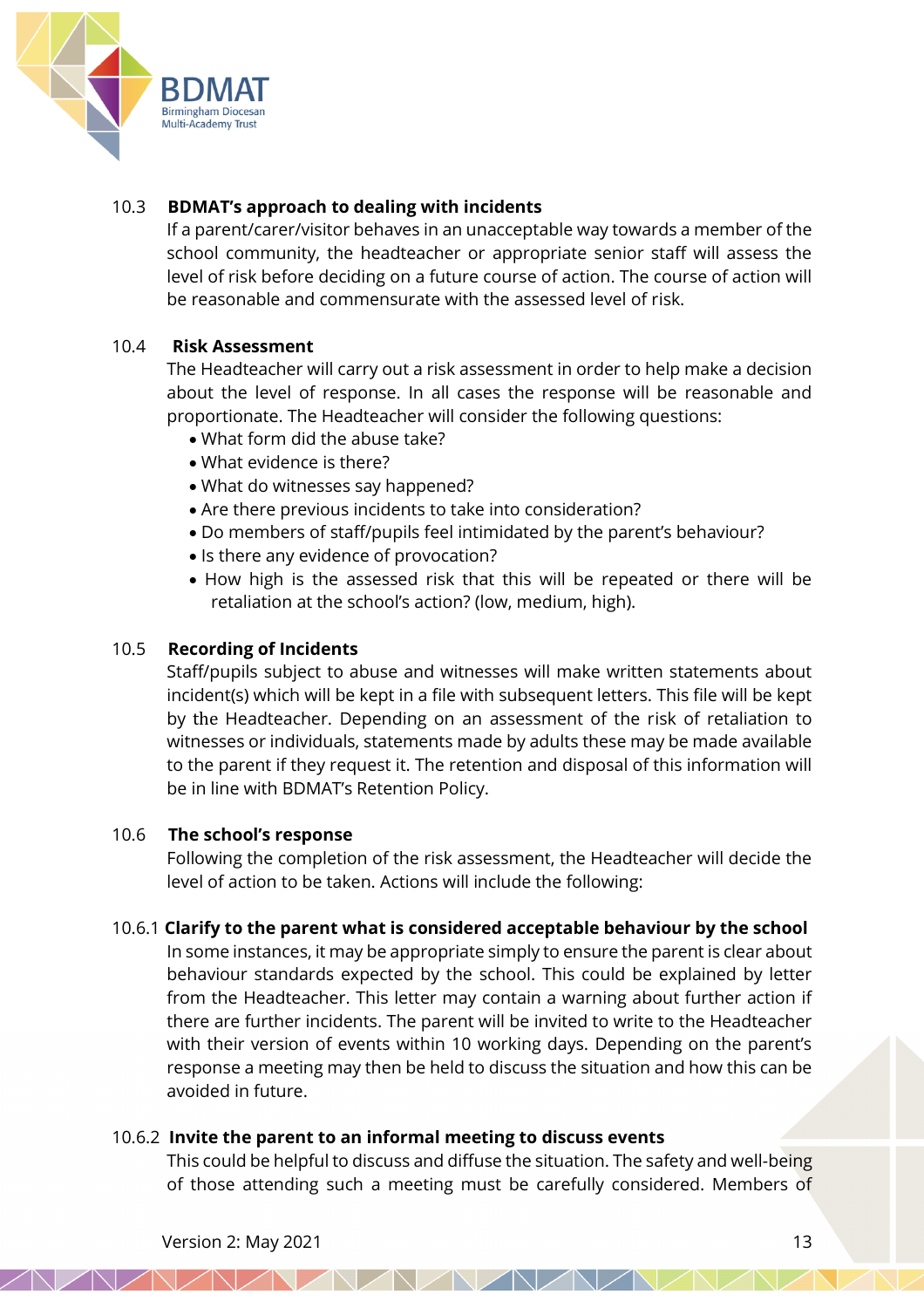

school staff will always be accompanied by at least one other colleague at any such meeting. Consideration should be given to the seating arrangements, and care taken to ensure exits cannot be blocked by a parent who could potentially become aggressive.

The main points of discussion and any agreed actions should be noted, and a follow-up letter or e-mail sent to confirm the school's expectations and any agreed actions.

#### 10.6.3 **Impose conditions on the parent's contact with the school and its staff**

Although fulfilling a public function, schools are private places. The public (including parents) has no automatic right of entry. Parents of enrolled pupils have an 'implied licence' to come onto school premises at certain stated times. It is for schools to define and set out the extent of such access. Parents exceeding this would be trespassing.

Depending on the type, level or frequency of the unacceptable behaviour, the school may consider imposing conditions on the parent's contact with the school. These conditions may include (but are not exclusively):

- being accompanied to any meeting with a member of school staff by a member of SLT;
- restricting contact by telephone to named members of the senior leadership team;
- restricting written communications to named members of the senior leadership team;
- restricting attendance at school events to those where the parent will be accompanied by a member of the senior leadership of the school;
- any other restriction as deemed reasonable and proportionate by the Headteacher.

In this case the parent will be informed by letter from the Headteacher the details of the conditions that are being imposed. The parent would then be given 10 working days from the date of that letter to make representations in writing about the conditions to the Chair of the Local Academy Board. The Chair of the Local Academy Board would then decide whether to confirm or remove the conditions. This would be communicated to the parent in writing within 10 working days of the date of the parent's letter.

If the decision is to confirm the conditions imposed, this decision will be reviewed by the Local Academy Board after approximately six months (and every six months after that, if appropriate). The parent will be invited to make written representation to the Local Academy Board. This and the evidence from the Headteacher will be considered at a meeting of the Local Academy Board. Local Academy Board governors may decide to maintain, extend or remove the

 $\mathbb{Z} \mathbb{N}$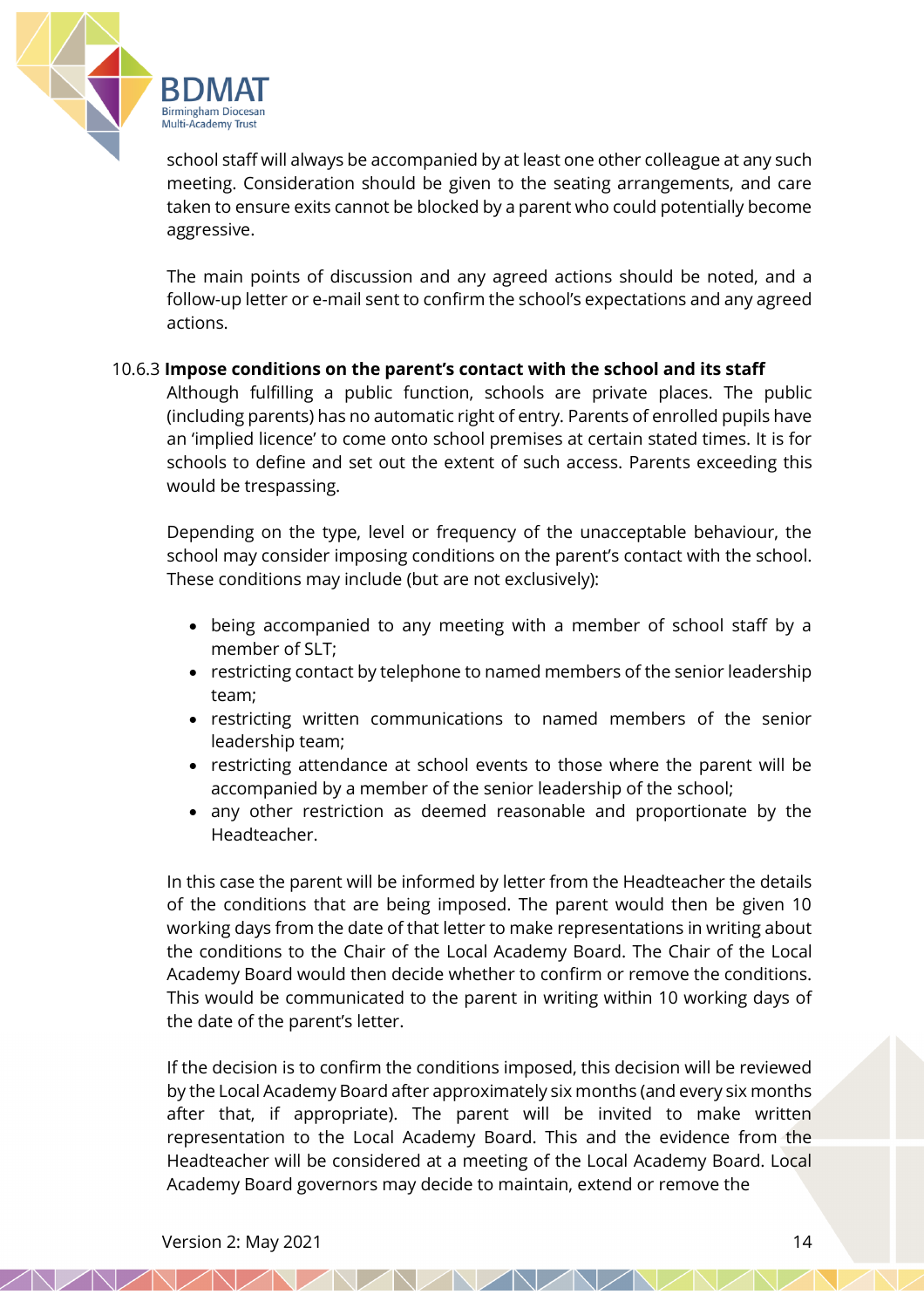

conditions. The decision of the review will be communicated to the parent by the clerk to the Local Academy Board within 10 days of the date of the meeting.

When deciding whether it will be necessary to maintain, extend or remove the conditions, governors will give consideration to the extent of the parent's compliance with the conditions, any appropriate expressions of regret and assurance of future good conduct received from then and any evidence of the parent's co-operation with the school in other respects.

#### 10.6.4 **Imposing a ban**

Where other procedures have been exhausted and aggression or intimidation continues OR where there is an extreme act of violence then the school may consider banning the individual from school premises. This will include banning a parent from accessing school staff by written communication or telephone.

In these circumstances, the individual would be advised in writing by the Headteacher that a provisional ban is being imposed. The parent would then be given 10 working days from the date of that letter to make representations about the ban in writing to the Chair of the Local Academy Board. (Model Letter 2 page 21)

The Chair of the Local Academy Board would then decide whether to confirm or remove the ban. This would be communicated to the parent in writing within 10 working days of the receipt of their letter.

If the Chair's decision is to confirm the ban, parents in these circumstances will be offered an annual meeting about their child's progress, usually with a member of senior staff.

A decision to impose a ban will be reviewed by the Local Academy Board after approximately six months (and every six months after that, if appropriate; or sooner, if the length of the banning order is less than six months). The parent will be invited to make written representation to the Local Academy Board; this and the evidence from the Headteacher will be considered at a meeting of the full Board of the Local Academy Board. Local Academy Board governors may decide to remove the ban, extend the ban or impose conditions on parent's access to the school. The decision of the review will be communicated to the parent by the clerk to the Trustees within 10 days of the date of the meeting.

In deciding whether to remove or extend the ban or impose conditions, Local Academy Board governors will give consideration to the extent of the parent's compliance with the ban, any appropriate expressions of regret and assurance of

 $\angle$  ND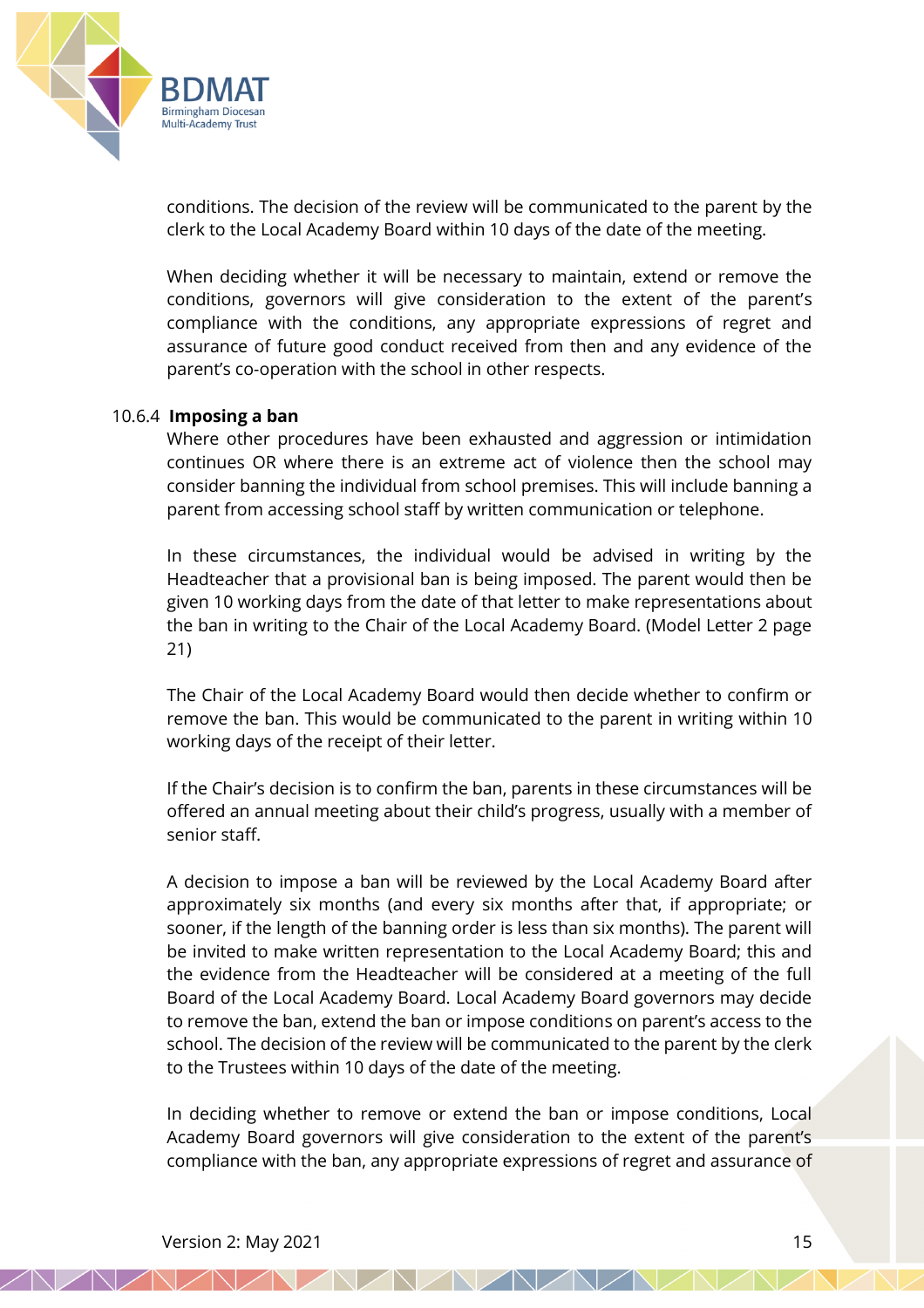

future good conduct received from them and any evidence of the parent's cooperation with the school in other respects.

#### 10.6.5 **Removal from school**

Parents who have been banned from the school premises and continue to cause a nuisance will be deemed to have committed a section 547, Education Act 1996 offence. They will be considered as trespassers. In these circumstances the offender may be removed from school. This may be carried out by a police officer of person authorised by the Board of Trustees. Legal proceedings may be brought against the parent.

#### 10.7 **Complaints policy**

Any parental complaint that arises from incidents of abusive behaviour will be dealt with under the BDMAT Complaint's Policy.

#### **11.0 Reporting Procedures**

Only by reporting incidents can working practices and procedures be adjusted to provide as much protection for staff as is possible. The cumulative effect of several minor incidents can be just as harmful as that from those of a more serious nature.

Staff have a responsibility to report incidences of work-related violence, including threats and verbal abuse, to managers.

All incidents, including physical attacks, serious or persistent threats and verbal abuse must be recorded in the incident book at the school. This asks for details of when the incident occurred, who was involved, descriptions of the perpetrator and any relevant circumstances that may have contributed to the incident.

If senior leaders notice an increase in reports, several reports within a short period or reports about the same perpetrator, line managers should record the details, ask staff for more information and take action. The action may include contacting the police or BDMAT central team about a persistent offender, reviewing the risk assessment and considering further prevention measures, or increased vigilance by managers or staff to prevent a more serious incident occurring.

Each school's Accident Report Forms are kept by the school **office** and are used to record all incidents and accidents, where an injury has been sustained.

For incidents that are more serious, the headteacher completes an on-line Accident/Incident Report and Investigation form with a copy being retained at the school. Major injuries are also reported to RIDDOR.

Any incident requiring a member of staff to use any form of restrictive physical intervention should be recorded in the Red Bound and Numbered Book.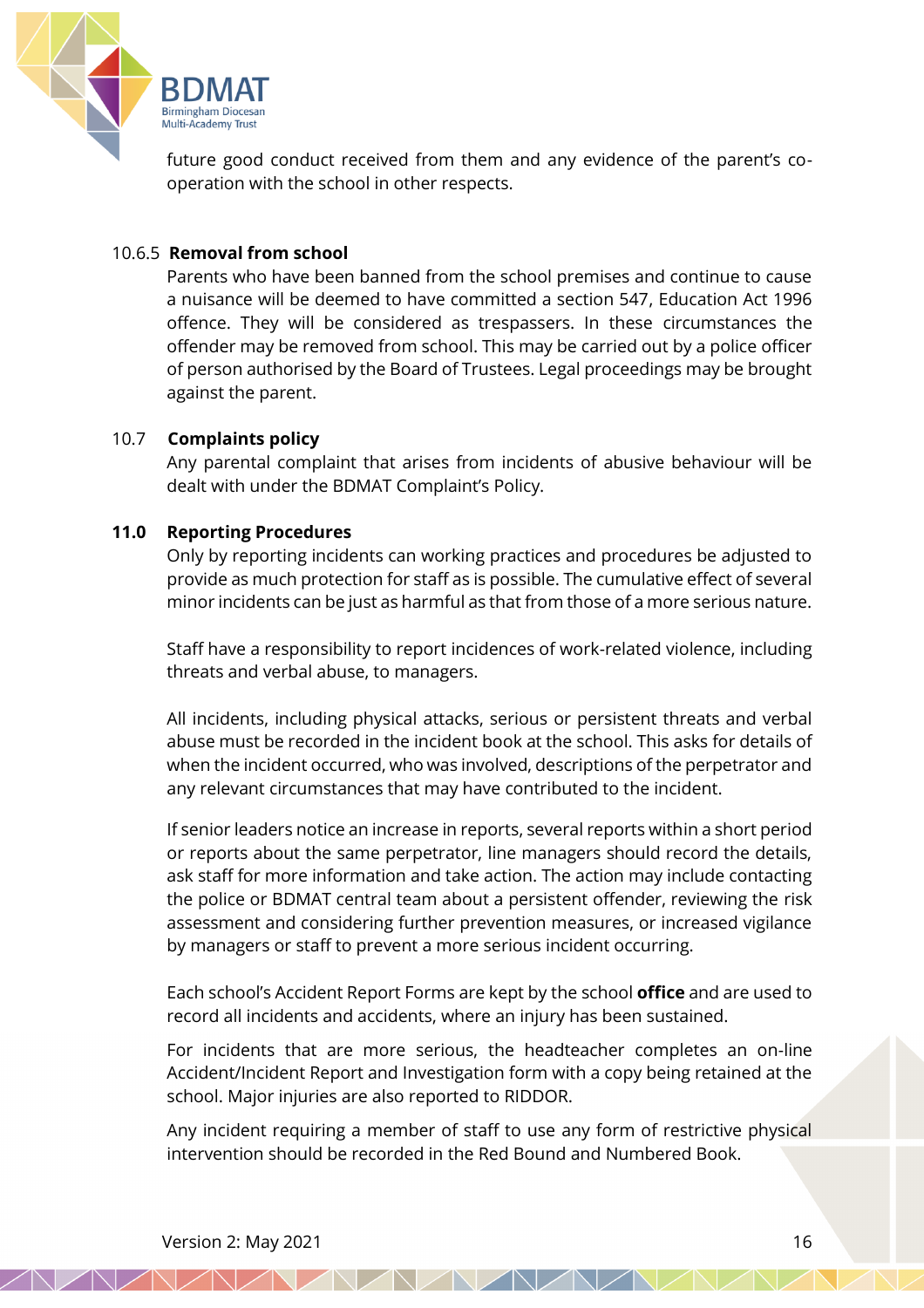

The Headteacher and Leadership Team, via the Local Academy Board, will use these reports to identify measures that can reduce the likelihood of any recurrence as well as spotting regular or repeated perpetrators and victims.

All reports will also be monitored by the Local Academy Board and regular cumulative reports will be compiled to identify trends and areas for further action. These will be shared with the BDMAT Head of Operations.

Any incidents resulting in major injury to staff or that cause staff to be off work for three days or more must be reported under the RIDDOR Regulations 1995.

Any incident which results in a member of the public being taken directly to hospital from the premises must also be reported.

Managers should contact the HSE Incident Contact Centre on 0845 300 9923 to report the incident.

#### **12.0 Further Support and Advice**

Some useful contacts are:

British Association for Counselling and Psychotherapy Victim Support BACP House 6 A The Butts 1994 The Butts 1996 The Butts 1996 The Butts 1996 The Butts 1996 The Butts 1996 The Butts 1996 The Butts 1996 The Butts 1996 The Butts 1996 The Butts 1996 The Butts 1996 The Butts 1997 The Butts 19 15 St John's Business Park, Lutterworth **Ilminster** Ilminster Leicestershire, Somerset, Somerset, Somerset, Somerset, Somerset, Somerset, Somerset, Somerset, Somerset, Somerset, Somerset, Somerset, Somerset, Somerset, Somerset, Somerset, Somerset, Somerset, Somerset, Somerset, Somers LE17 4HB TA19 0AY Tel: 01455 883300 Tel: 01460 55535

Criminal Injuries Compensation Authority HSE Alexander Bain House The Pithay 15 York Street **Bristol**, BS1 2ND Glasgow, G2 8JQ Tel:0117988 6000 Tel: 0203 6842517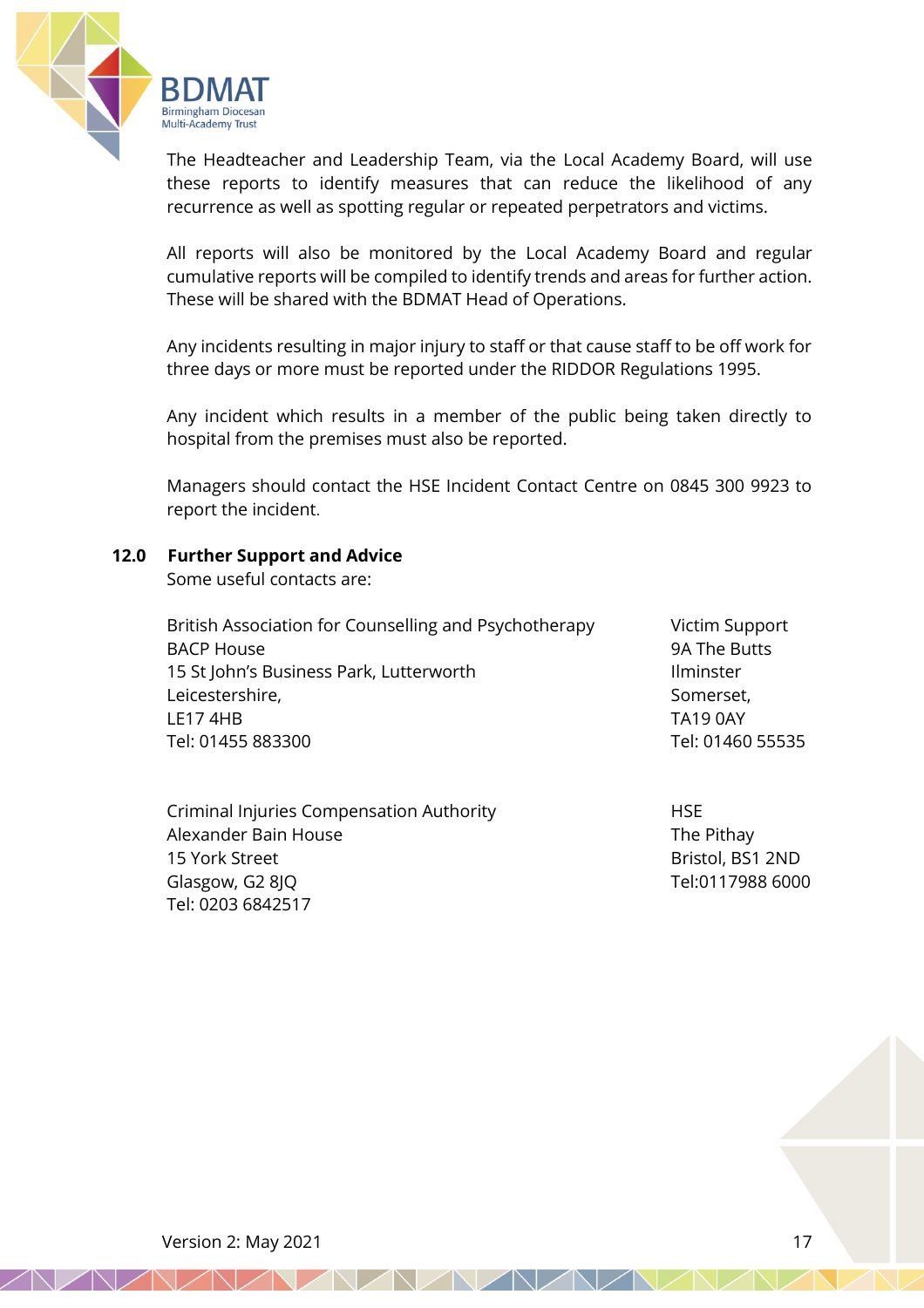

# **13.0 Appendices**

#### **a) Template poster for schools**

#### **b) Model template Letters:**

- *Model letter 1*: This is an initial letter from the Headteacher to ensure the parent is clear about behaviour standards expected by the school. This letter contains a warning about further action if there are other incidents. The letter invites a written response and suggests a meeting.
- *Model letter 2*: This is a letter from the Headteacher informing parents of the school's decision to impose conditions on the parent's attendance at school events, pending review by the Chair of the Local Academy Board
- *Model letter 3*: Letter from the Chair of the Local Academy Board informing parent of her decision to confirm or remove the conditions
- *Model letter 4*: Letter from Headteacher informing parents of the school's intention to impose a ban on their attendance at school premises, pending review by the Chair of the Local Academy Board
- *Model letter 5*: Letter from the Chair of the Local Academy Board informing parent of their decision to confirm or remove ban
- *Model Letter 6*: Letter from clerk to the Local Academy Board requesting statement from parents to the Local Academy Board for review of decision.
- *Model letter 7*: Letter from clerk to the Local Academy Board to confirm the outcome of further reviews of decisions where the imposition of conditions/ban has been extended or removed.

#### **c) Risk Assessments:**

- Violence from pupils
- Violence from parents
- Violence After hours
- Violence from intruders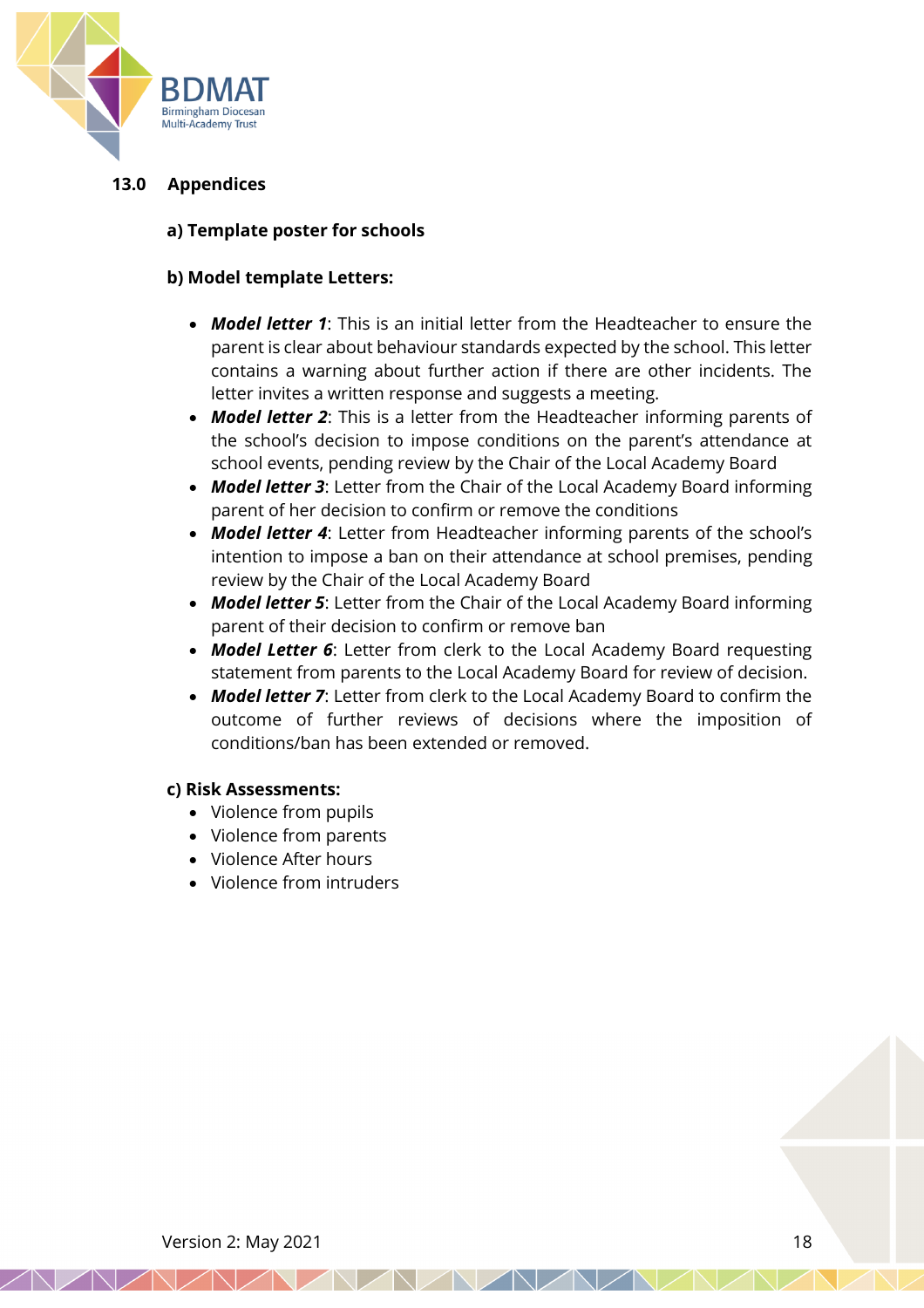

**Template poster to be displayed in schools**

**Insert school logo**

We welcome parents and visitors to our school. We will act to ensure it remains a safe place for pupils, staff and all other members of our community.

If you have concerns, we will always listen to them and seek to address them.

ł

Please be aware, however, that abusive, threatening or violent behaviour will not be **tolerated in this school.** 

Anyone behaving in this way is likely to be removed from the premises and prosecuted.

i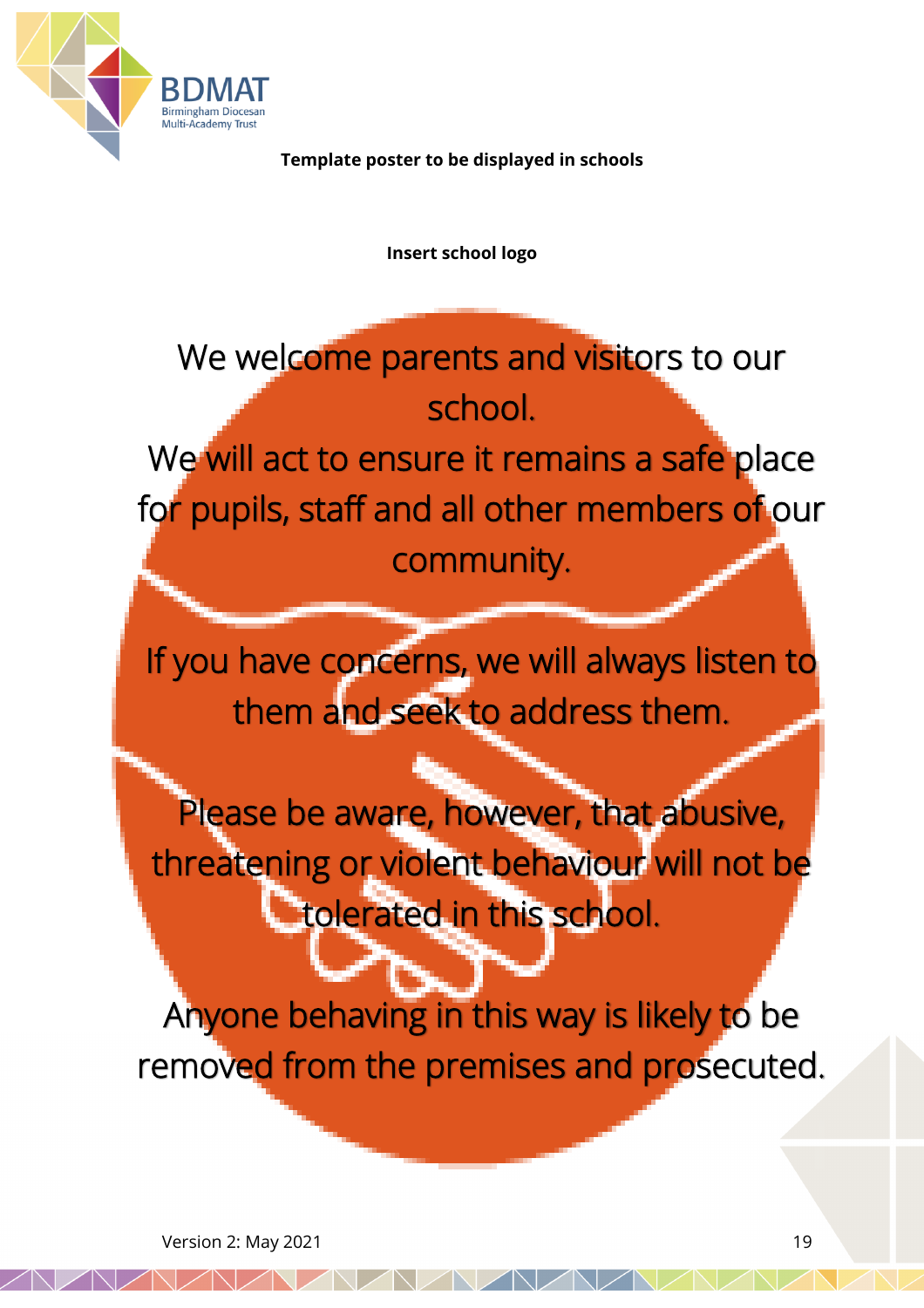

#### **Model Letter 1**

Warning (sent by Headteacher by recorded delivery)

#### *Date*

Dear

I have received a report about your conduct at the school on (enter date and time or details). This appears to fall far short of that we would expect of a parent of a student at *insert name of school.*

(Add factual summary of the incident and of its effect on staff, pupils, and other parents.)

I must inform you that the Local Academy Board on behalf of the BDMAT Board of Trustees will not tolerate aggression towards members of the school community and will act to protect its staff and pupils from any form of abuse or intimidation. I should warn you that any future conduct of this nature could result in the school imposing conditions restricting your access to the school or banning you from contacting or attending the school altogether.

I wish to give you an opportunity to give me in writing any comments or observations of your own in relation to the report which I have received about your conduct. Please do so within 10 working days of the date of this letter. These comments may include any assurances you are prepared to give about your future good conduct. There is then an option for us to meet to discuss the situation and how it can be avoided in the future.

Details of our policy on Violence and Aggression Towards Staff Policy can be found on our website.

Yours sincerely

Headteacher

cc: Chair of Local Academy Board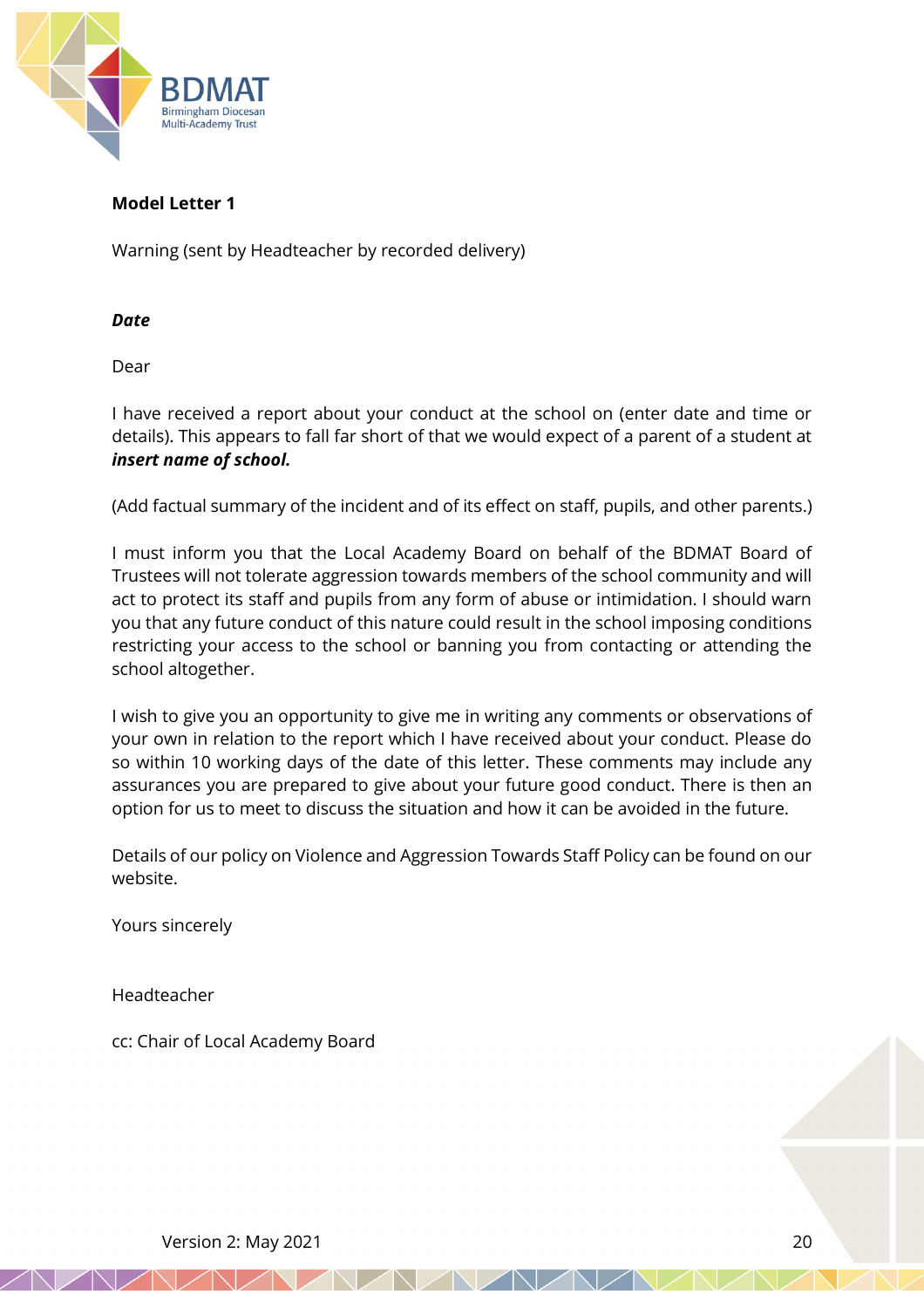

#### **Model Letter 2**

Imposing conditions on the parent's attendance at school events, pending review (sent by headteacher by recorded delivery)

#### *Date*

#### Dear

I have received a report from the (name of staff) about your conduct on

……………………………… at ……………………………………

(add summary of incident and its effect on staff and pupils)

(You will recollect that I have already written to you about a previous incident on *(date)* warning you of the consequence of any further insulting or aggressive behaviour on your part) *school to complete or delete as appropriate*

I must inform you that the Local Academy Board on behalf of the BDMAT Board of Trustees, in line with our policy, will not tolerate conduct of this nature on the school premises and will act to defend school staff and pupils.

I am therefore writing to inform you that I am imposing conditions on the contact you may have with school. These are as follows: *(delete as appropriate)*

- You must be accompanied to any meeting with a member of school staff
- You may not contact by telephone or in writing any member of staff other than (headteacher / deputy headteacher).
- You may not attend any events for parents except those where you will be accompanied by a member of the senior leadership of the school.
- Other as are reasonable and proportionate

The restrictions above are provisional until they have been reviewed by the Chair of the Local Academy Board. Please consider them to be in force until you receive written confirmation.

The Chair of Local Academy Board *insert name* will need to decide whether it is appropriate to confirm or overturn this decision. You may, if you wish, send them in writing any comments or observations of your own within 10 working days of the date of this letter. These comments may be to challenge or explain the facts of the incident, to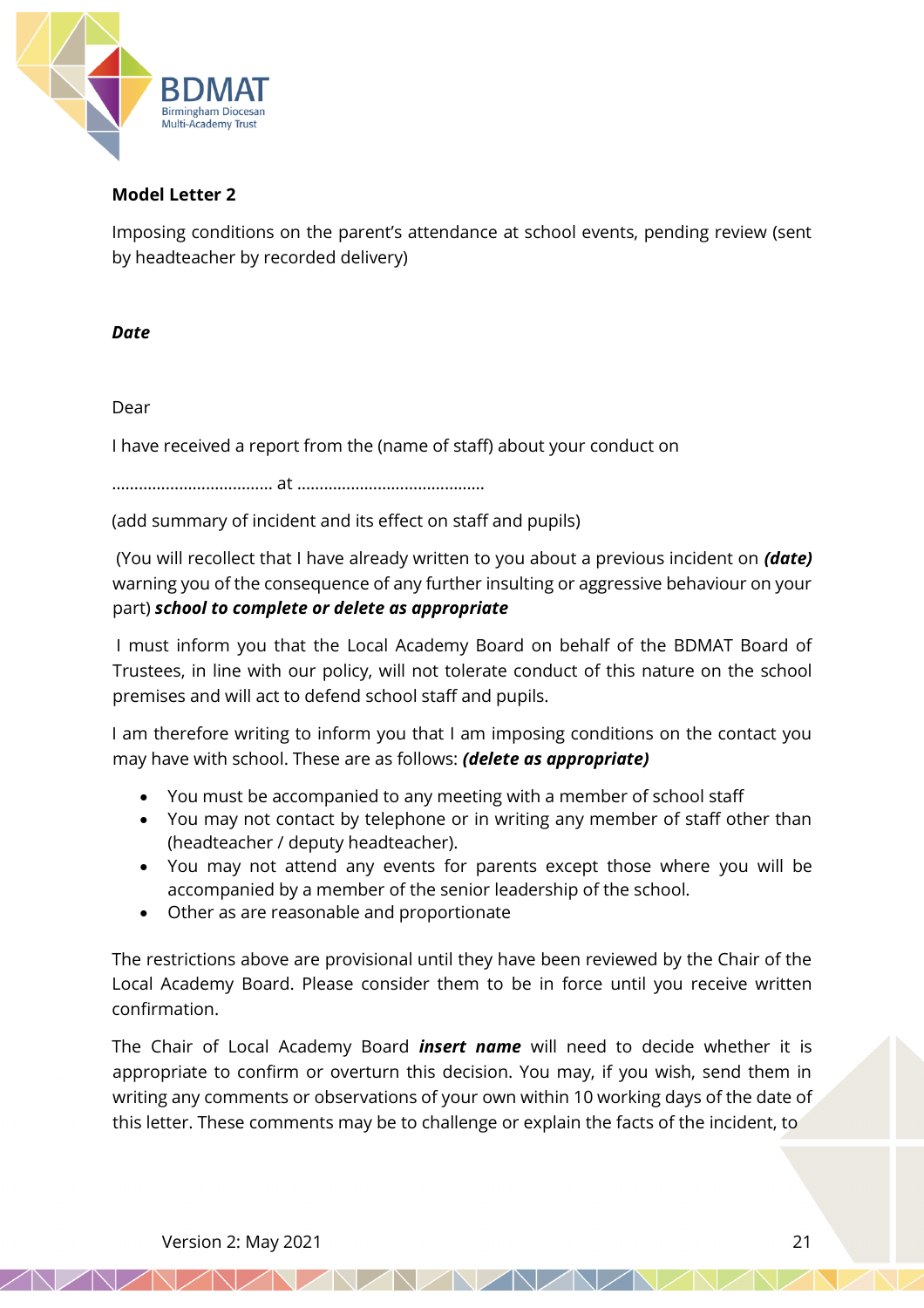

express regret and give assurances about your future good conduct. They will then write to you with the outcome of their decision.

If on receipt of your comments, the Chair of Local Academy Board considers that my decision should be confirmed, you will be supplied with details of how the conditions will be reviewed by the Local Academy Board.

Yours sincerely

Headteacher

cc: Chair of Local Academy Board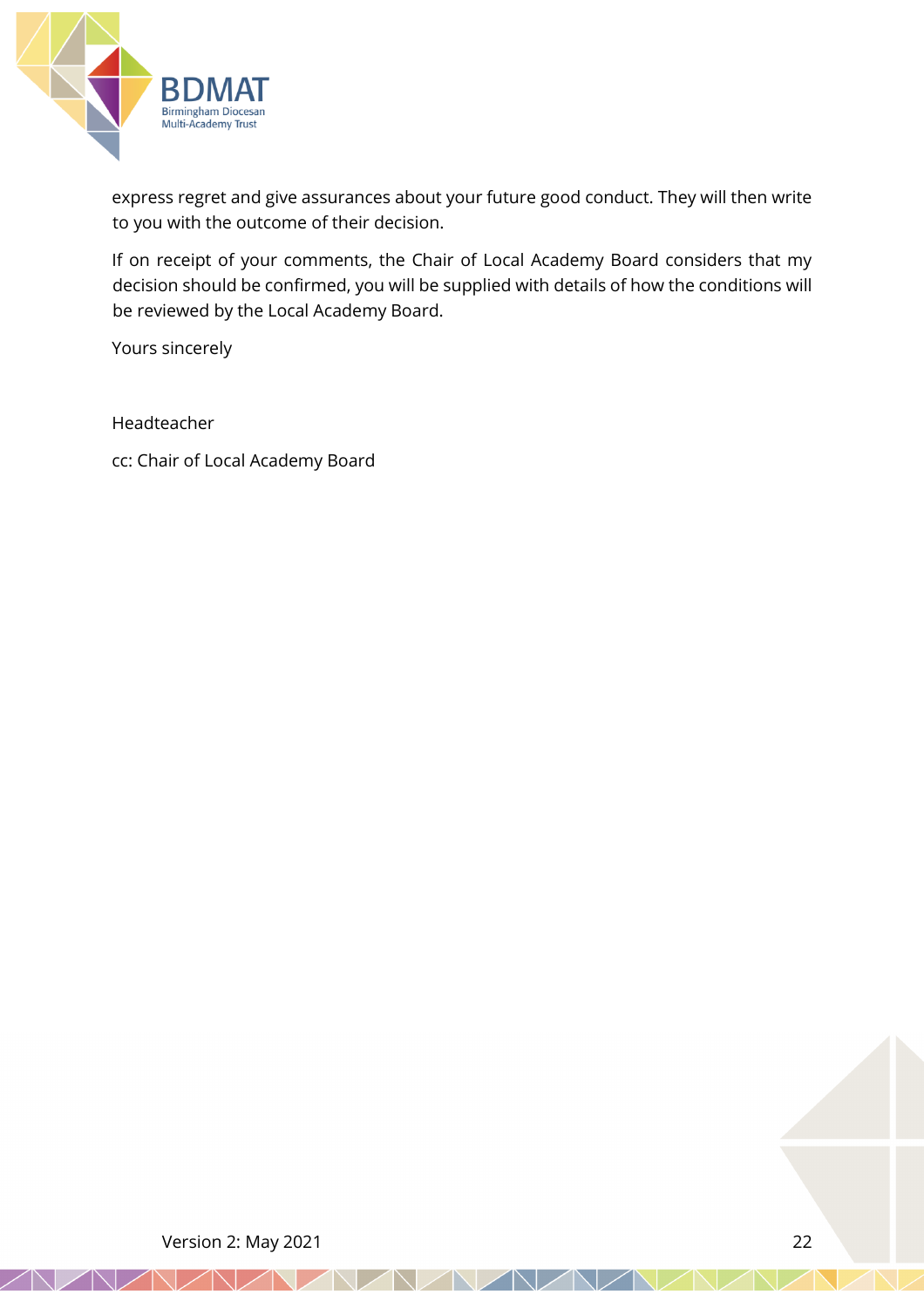

#### **Model Letter 3**

Letter to confirm or overturn headteacher's decision to impose conditions (sent by Chair of the Local Academy Board by recorded delivery)

#### **Date**

#### Dear

*Insert name of Headteacher* wrote to you on (date) to detail concerns about an incident when your behaviour towards *(name*) fell short of what we would expect as a school. You will be aware that the Headteacher has written to you previously about your behaviour towards staff.

I have not received a written response from you/ I have received a letter from you dated ………………………, the contents of which I have considered carefully (*delete as appropriate).*

In the circumstances, and after further consideration of the Headteacher's report and your letter, *delete if appropriate* I have determined that the decision to impose conditions on your contact with school should be confirmed. The conditions are as follows:

• (Copy conditions from HT's letter)

This decision will be reviewed by the Local Academy Board in approximately six months' time. The Clerk to the Local Academy Board will write to you in advance of the meeting to ask you to provide a written statement for their consideration. When deciding whether it will be necessary to extend the application of conditions to attend school premises, consideration will be given to the extent of your compliance with the decision, any appropriate expressions of regret and assurance of future good conduct received from you; and any evidence of your co-operation with the school in other respects.

# **OR**

In the circumstances, and after further consideration of the Headteacher's report and your letter, *delete if appropriate* I have determined that the decision to impose conditions on you should be overturned. You may hence attend school events as normal. However, should there be a repeat of inappropriate behaviour towards staff all of the above sanctions may be applied.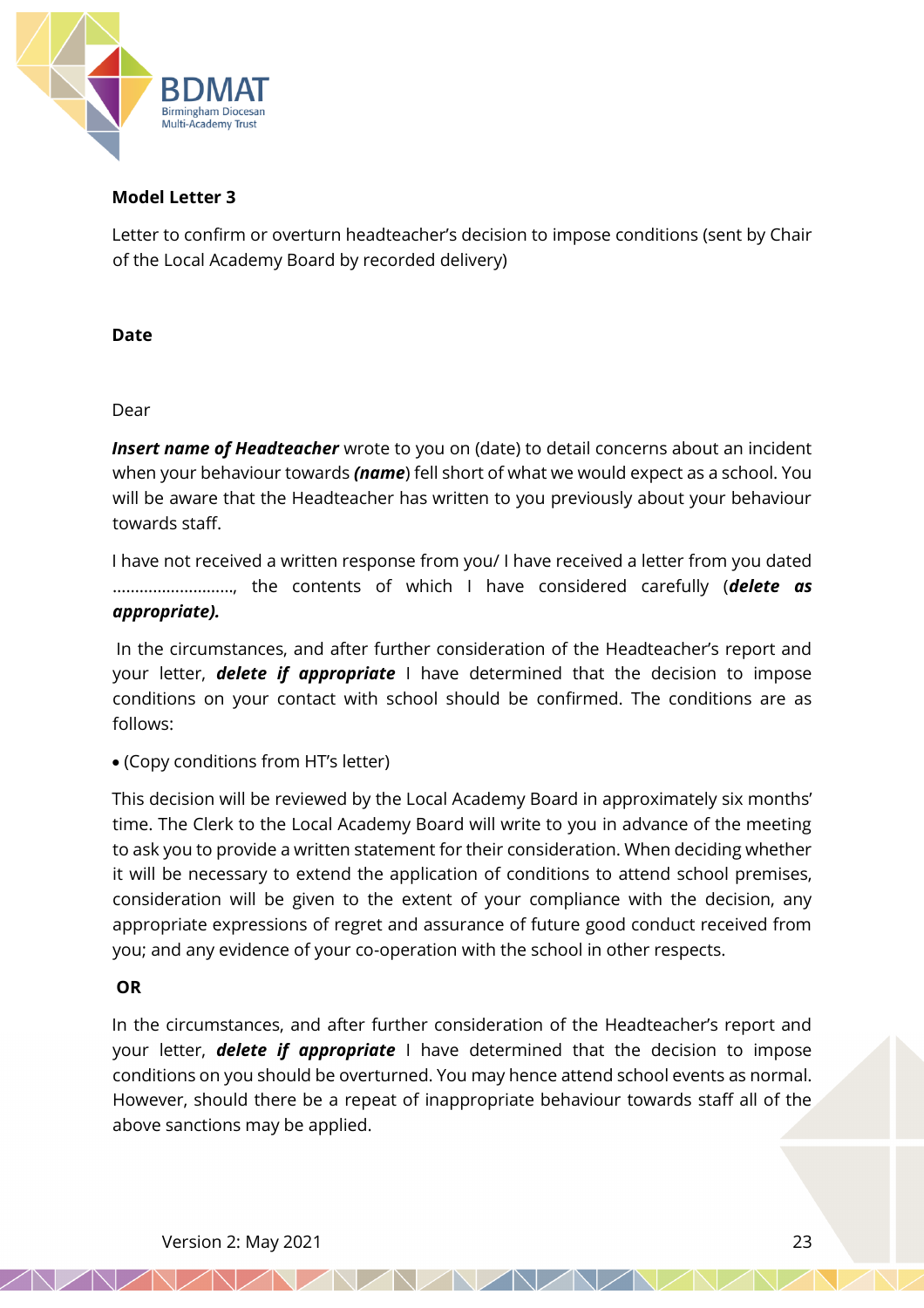

# Yours sincerely

# Chair of Local Academy Board

cc: Headteacher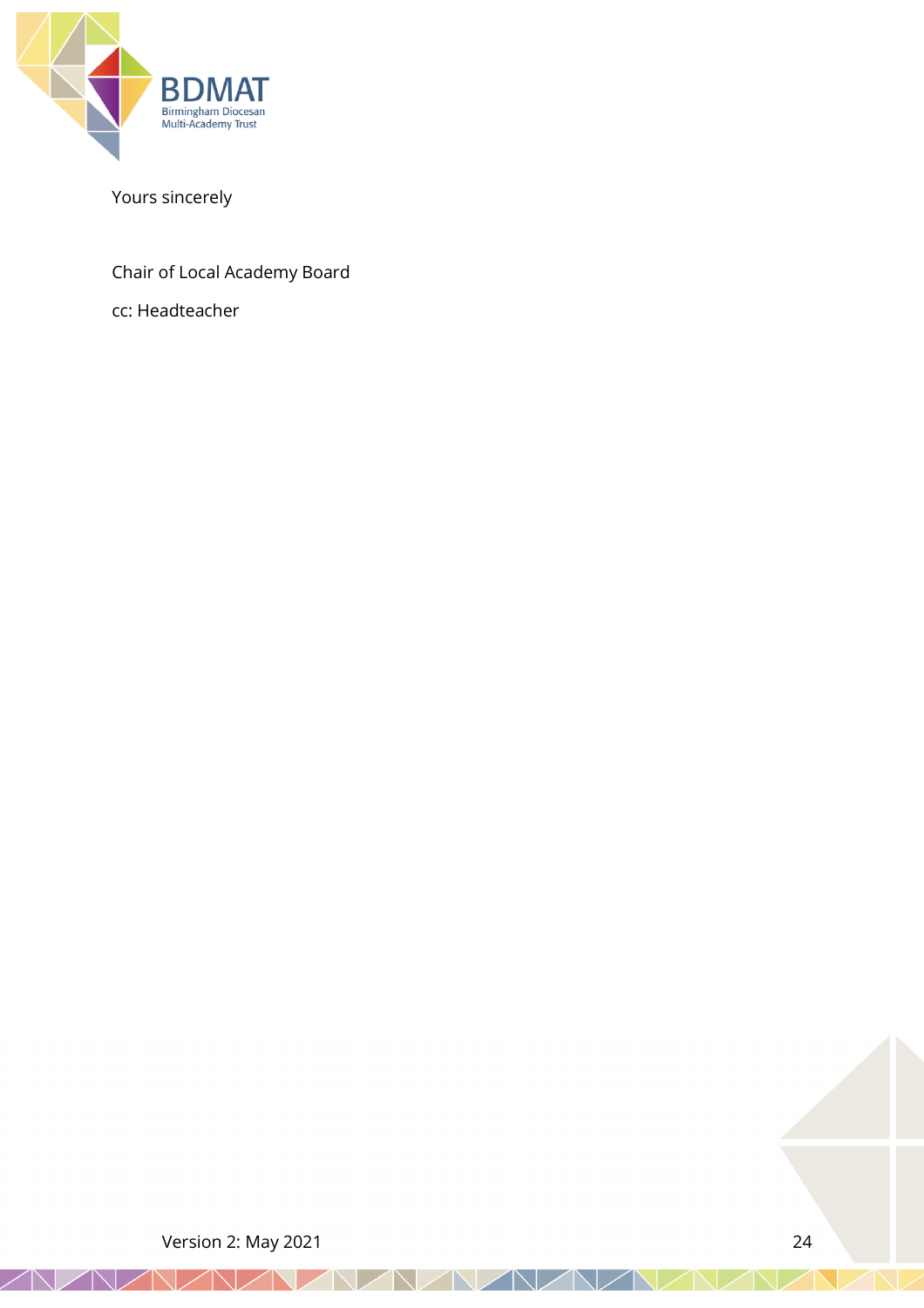

#### **Model Letter 4a**

Imposition of a ban on contacting or attending the school, pending review following warning letter (sent by Headteacher by recorded delivery)

#### **Date**

Dear

I have received a report from the **(name of staff)** about your conduct on ……………………………… at …………………………………….

# **(add summary of incident and its effect on staff and pupils)**

You will recollect that I have already written to you about a previous incident on **(date)** warning you of the consequence of any further insulting or aggressive behaviour on your part.

I must inform you that the Local Academy Board on behalf of the BDMAT Board of Trustees, in line with our policy, will not tolerate conduct of this nature on the school premises and will act to defend school staff and pupils.

I am therefore writing to inform you that I am recommending imposing a ban on you attending or contacting the school. This means you may not attend school for any reason whatsoever. You must not contact any member of staff by telephone or e-mail. You do, however, have the right to attend one meeting per year to discuss your child's progress. This meeting will be with me. I will contact you to arrange this at the time of the summer term Parents' Evening.

The restrictions above are provisional until they have been reviewed by the Chair of the Local Academy Board. Please consider them to be in force until you receive their confirmation.

The Chair of the Local Academy Board, **insert name**, will need to decide whether it is appropriate to confirm or overturn this decision. Please send them, in writing, any comments or observations of your own within 10 working days of the date of this letter. These comments may be to challenge or explain the facts of the incident, to express regret and give assurances about your future good conduct.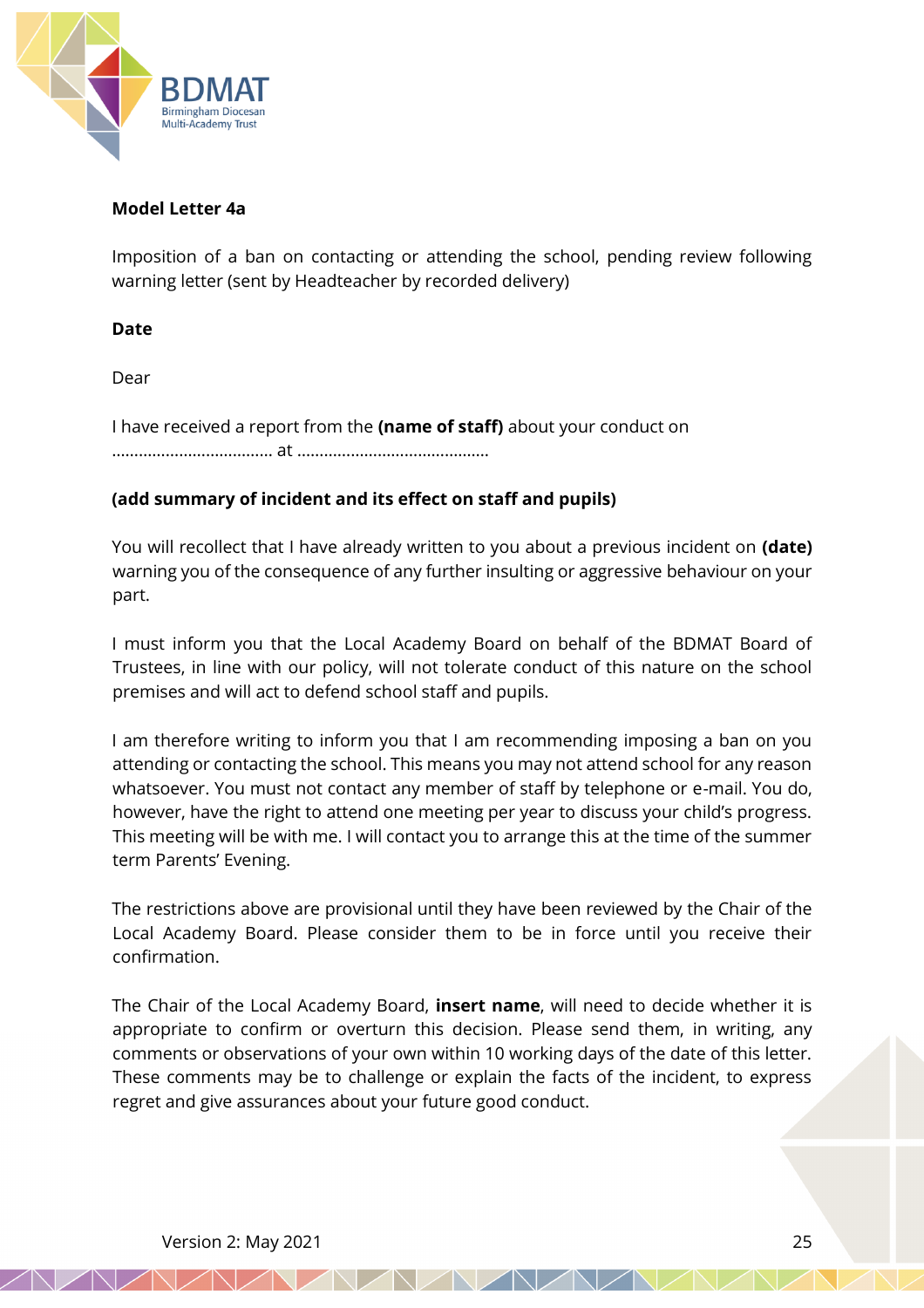

If on receipt of your comments, the Chair of the Local Academy Board considers that my decision should be confirmed, you will be supplied with details of how this ban will be reviewed by the Local Academy Board.

Yours sincerely

Headteacher

cc: Chair of Local Academy Board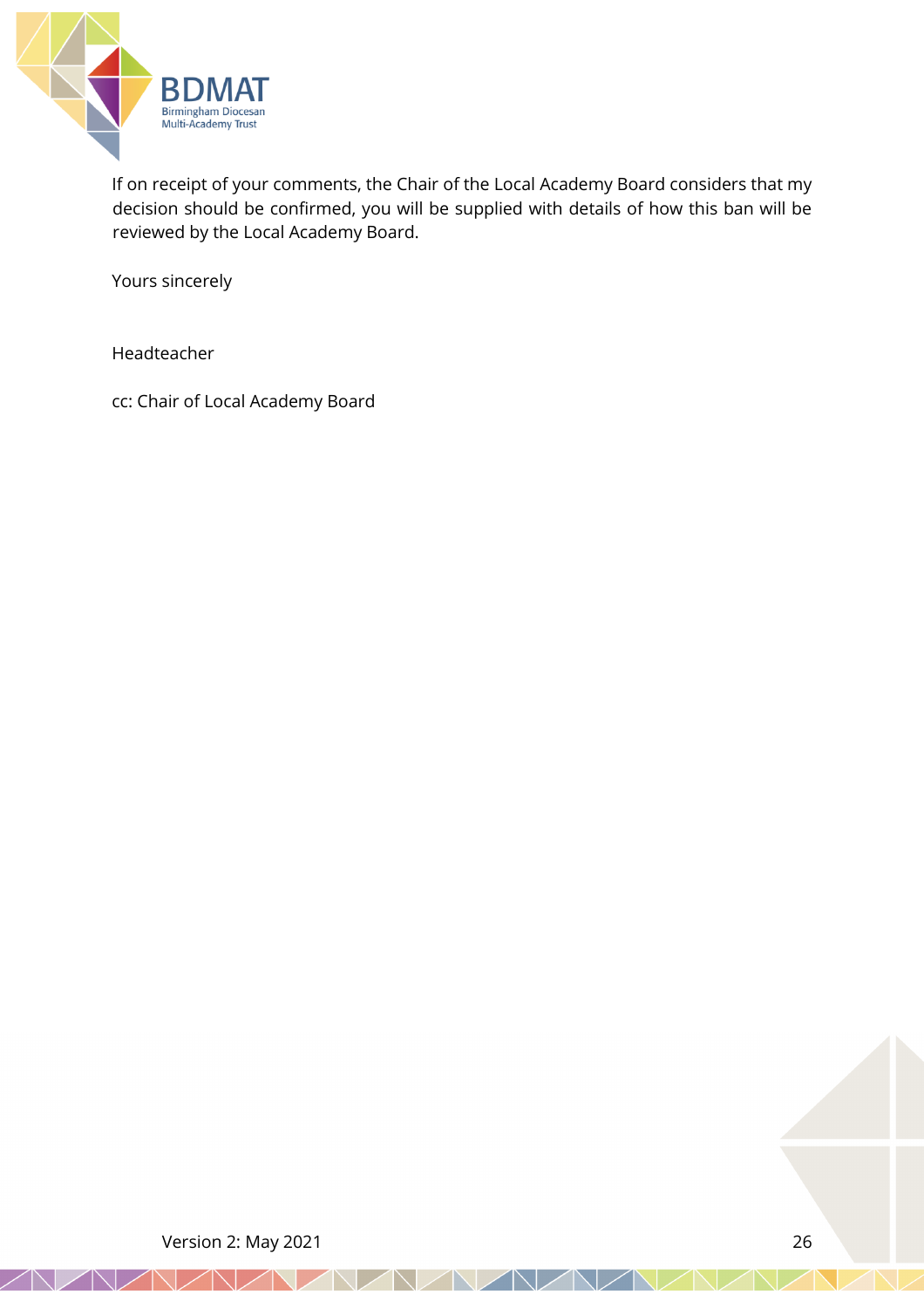

#### **Model Letter 4b**

Imposition of a ban on contacting or attending the school, pending review with no previous warning letter (sent by Headteacher by recorded delivery)

#### **Date**

Dear

I have received a report from the (name of staff) about your conduct on ……………………………… at …………………………………….

(add summary of incident and its effect on staff and pupils)

I must inform you that the Local Academy Board acting on behalf of BDMAT, will not tolerate conduct of this nature on the school premises and will act to defend school staff and pupils.

Due to the need for police involvement in the incident, (*amend as required*) I am writing to inform you that I am recommending imposing a ban on you attending the school. This means you may not attend school for any reason whatsoever.

If you do not comply with this instruction, I may arrange for you to be removed from the premises and prosecuted under Section 547 of the Education Act 1996. If convicted under this section, you are liable to a fine of up to £500.

For the duration of this decision, you may bring your child/children to school and collect them at the end of the school day, but you must not go beyond the school gate.

The restrictions above are provisional until they have been reviewed by the Chair of Governors. Please consider them to be in force until you receive their confirmation. The Chair of Governors, add name, will need to decide whether it is appropriate to confirm or overturn this decision. Please send them, in writing, any comments or observations of your own within 10 working days of the date of this letter. These comments may be to challenge or explain the facts of the incident, to express regret and give assurances about your future good conduct. If on receipt of your comments, the Chair of Governors considers that my decision should be confirmed, you will be supplied with details of how this ban will be reviewed by the Local Academy Board.

Yours sincerely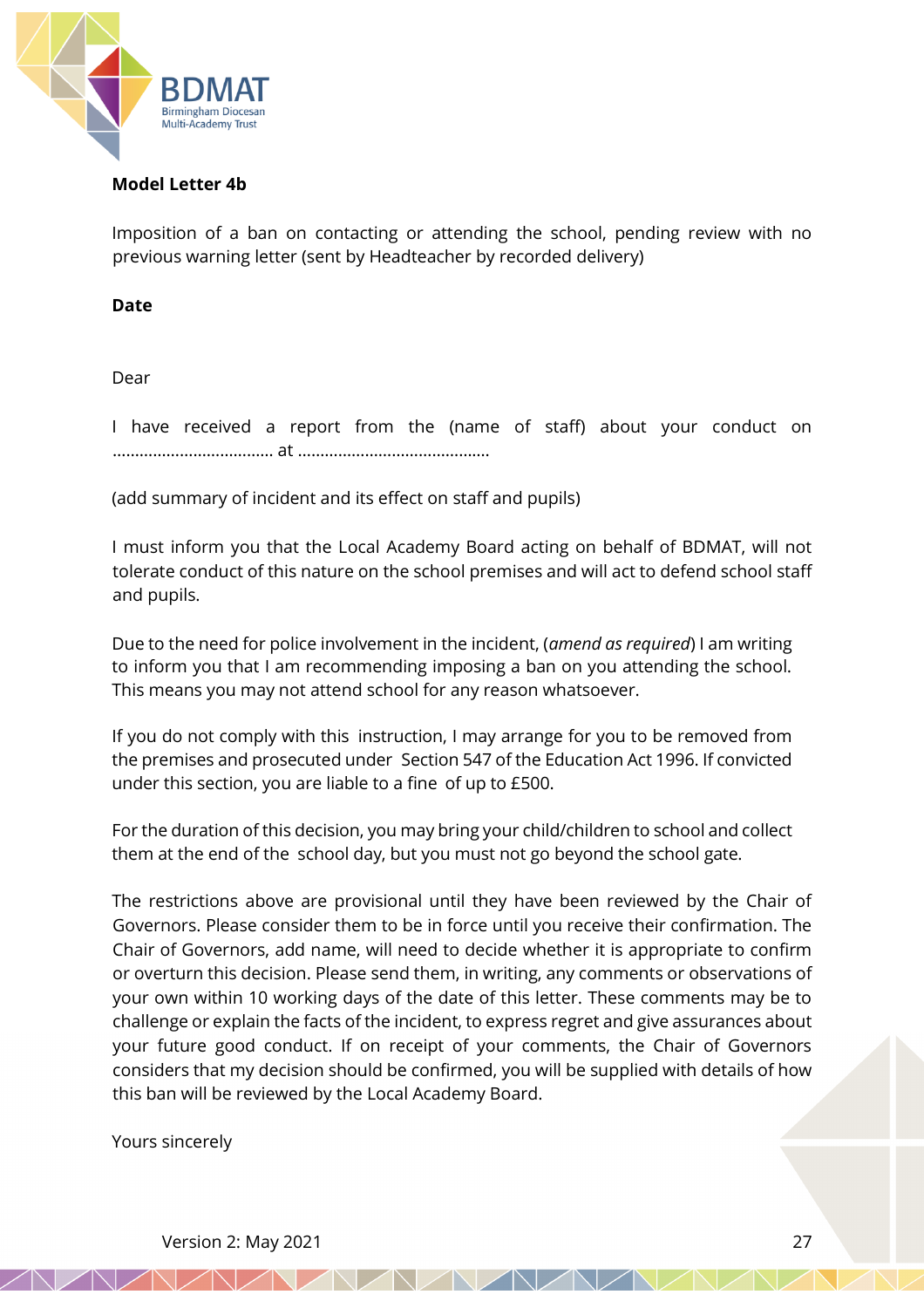

# Headteacher

cc: Chair of Governors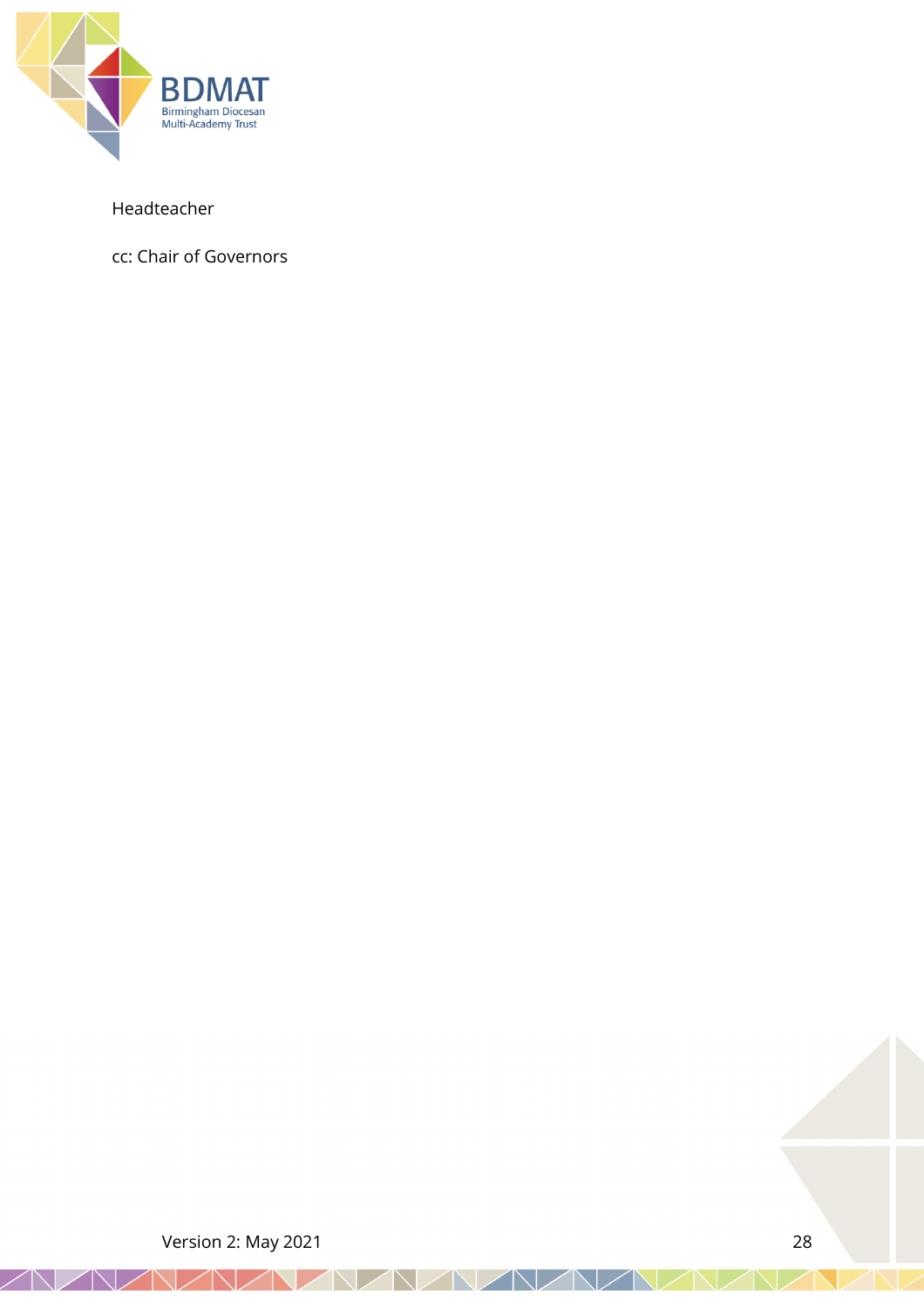

#### **Model Letter 5**

Letter to confirm or overturn Headteacher's decision to impose a ban (sent by the Chair of the Local Academy Board by recorded delivery)

#### **Date**

Dear

*Insert name of Headteacher*, headteacher, wrote to you on **(date)** to detail concerns about an incident when your behaviour towards (name) fell far short of what we would expect as a school. You will be aware that she has written to you previously about your behaviour towards staff.

I have not received a written response from you / I have received a letter from you dated ………………………, the contents of which I have considered carefully. *delete as appropriate*

In the circumstances, and after further consideration of the Headteacher's report and your letter, I have determined that the decision to impose a ban on you should be confirmed. This means you may not attend school for any reason whatsoever. You must not contact any member of staff by telephone or e-mail. You do, however, have the right to attend one meeting per year to discuss your child's progress. This meeting will be with **insert Headteacher's name** or a member of the senior team.

This decision will be reviewed in six months' time by the Local Academy Board. The Clerk to the Local Academy Board will write to you in advance of the meeting of the Local Academy Board to ask you to provide a written statement for their consideration. When deciding whether it will be necessary to extend the application of conditions to attend school premises, consideration will be given to the extent of your compliance with the decision, any appropriate expressions of regret and assurance of future good conduct received from you and any evidence of your cooperation with the school in other respects.

#### OR

In the circumstances, and after further consideration of the Headteacher's report and your letter, I have determined that the decision to impose a ban should be overturned. You may hence attend school events as normal. However, should there be a repeat of inappropriate behaviour towards staff all the above sanctions may be applied.

Yours sincerely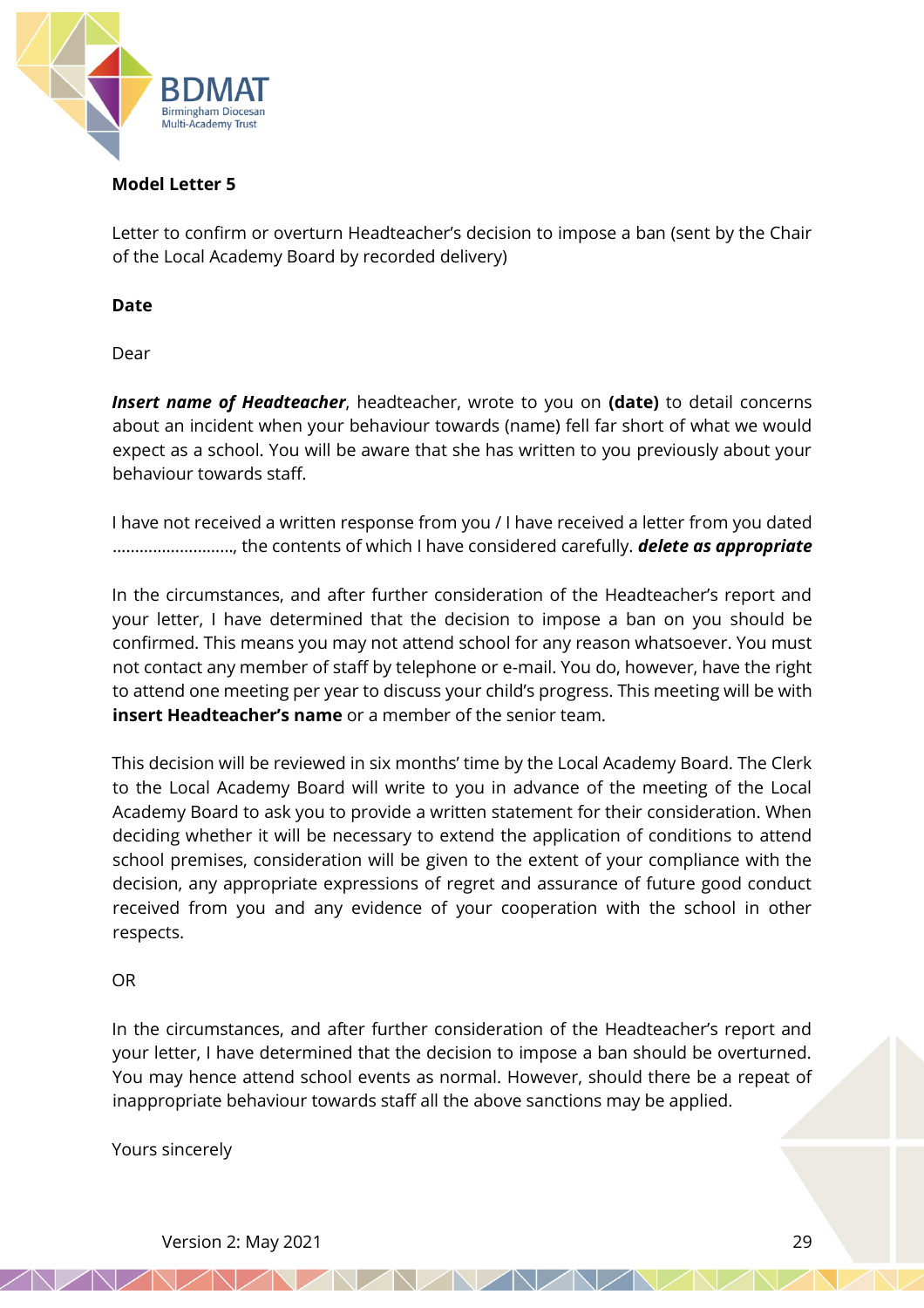

# Chair of Local Academy Board

cc: Headteacher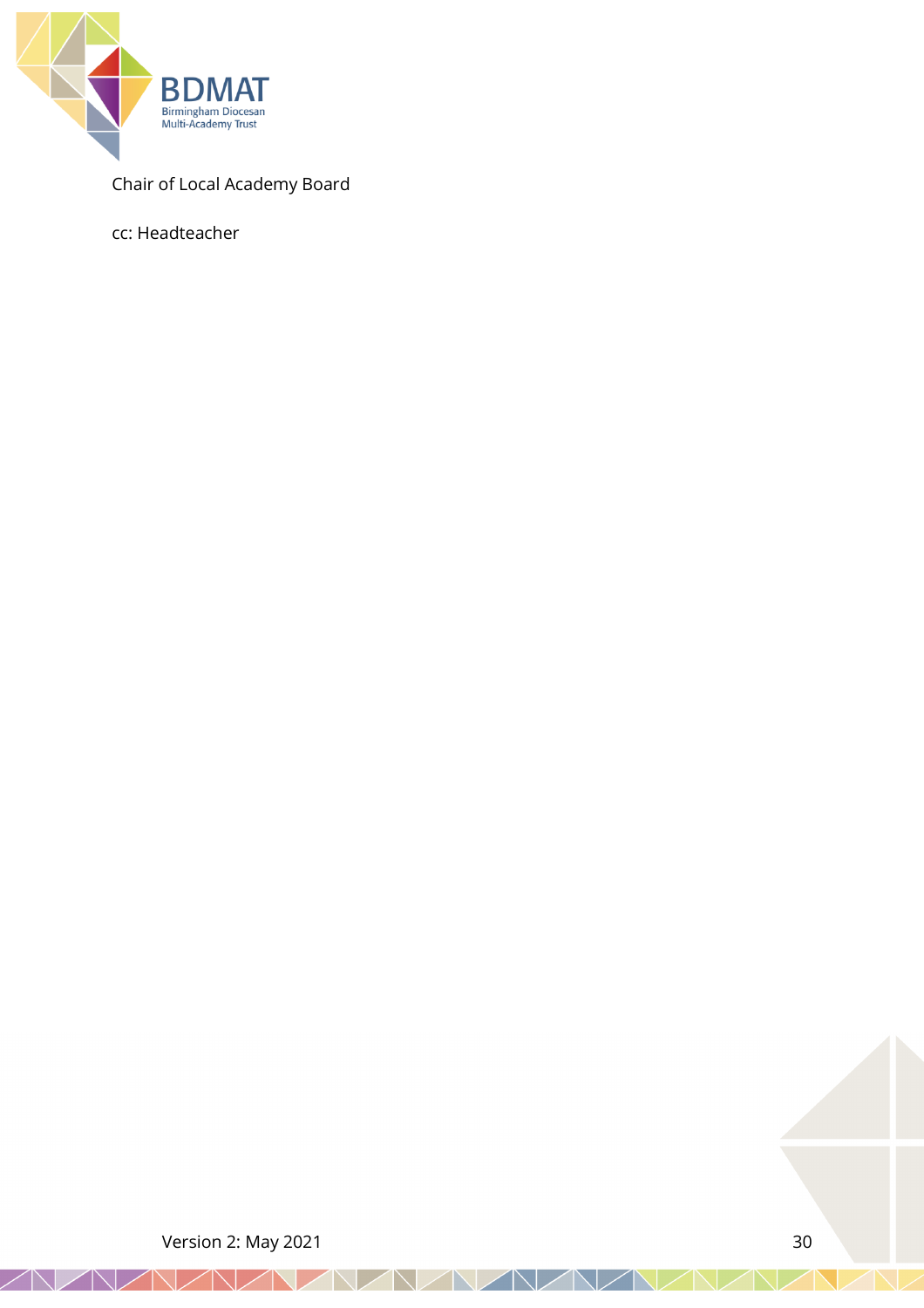

# **Model Letter 6**

Letter from clerk to the Local Academy Board requesting parents' statement for review by the Local Academy Board (sent by clerk by recorded delivery)

**Date**

Dear

*Insert name of Headteacher*, headteacher, wrote to you on **(date)** to detail concerns about your behaviour towards school staff/students fell short of what we would expect as a school. As a result of this incident, conditions were imposed on you/a ban was imposed.

This decision will be reviewed by the Local Academy Board at their next meeting on **(date).**

I am writing to ask whether you would like to make a written statement to governors for their consideration in making the decision whether to remove the restriction or extend it.

If you should wish to make a written statement, please can you e-mail it to me at **(address)** by **(date – parents should be given 10 days to respond).** 

Yours sincerely

Clerk to Local Academy Board cc: Headteacher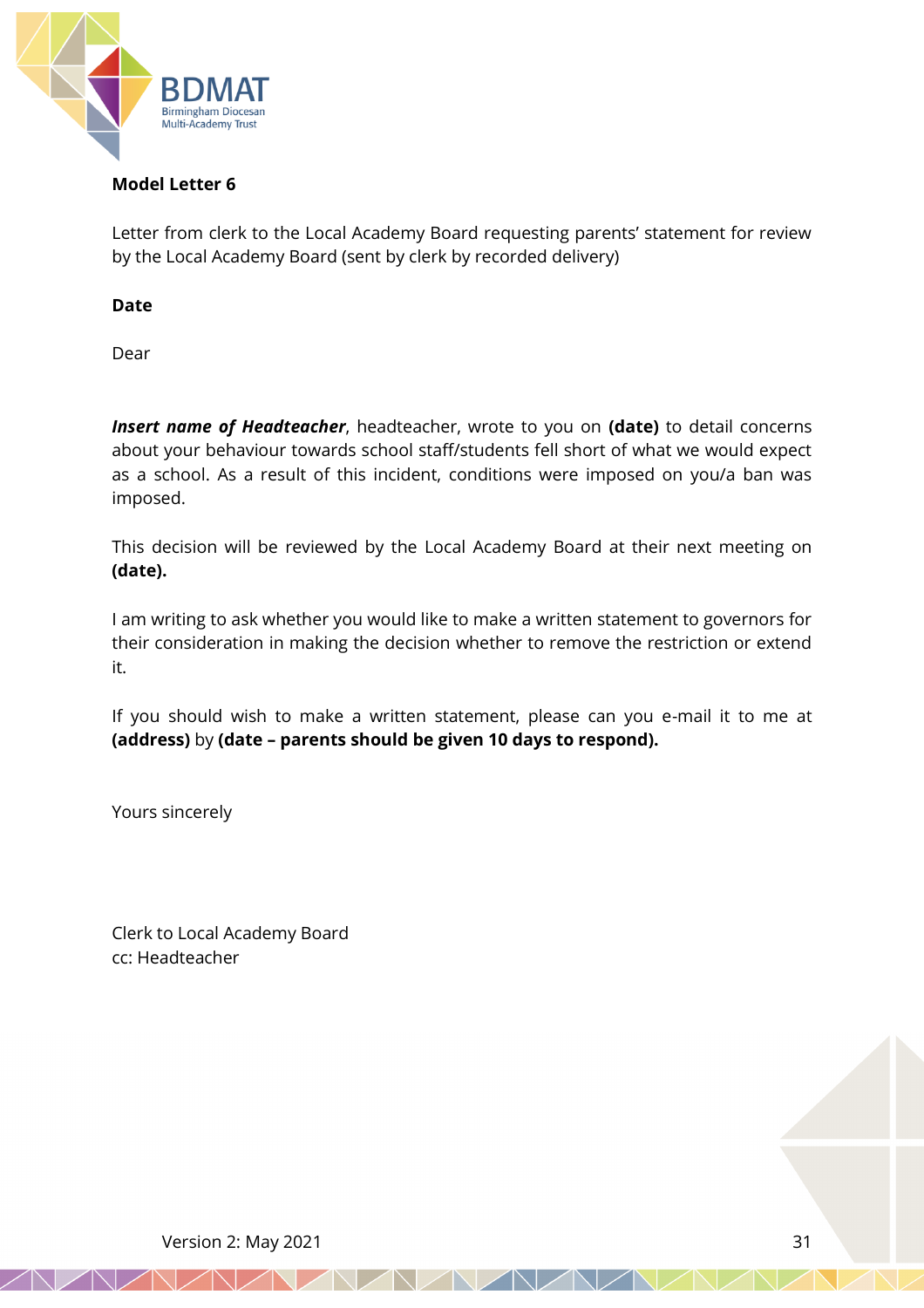

# **Model Letter 7**

Letter detailing outcome of Local Academy Board review (sent by Clerk to Trustees)

# **Date**

Dear

I wrote to you on (date) to request a statement to enable the Local Academy Board to review the school's decision to impose conditions / ban you from attending school premises.

I have not received a written response from you / I have received a letter from you dated ………………………, the contents of which were considered carefully by the Local Academy Board at their meeting on (date).

In the circumstances, and after further consideration of the Headteacher's report (and your letter), Governors have determined that the decision to impose conditions/ban you from attending or contacting school attend should be confirmed. **(delete as appropriate)**

The conditions of your attendance on site are as follows:

• You must be accompanied to any meeting with a member of school staff

• You may not contact by telephone or in writing any member of staff. You may contact either **insert name of Headteacher** and **insert name of Deputy Headteacher**.

- You may not attend any events for parents except those where you will be accompanied by a member of the senior leadership of the school.
- Any other condition imposed

# OR

• You must not attend any event in school except for an annual meeting about your child's progress. This meeting will be conducted by **insert name of Headteacher**. • You may not contact by telephone or in writing any member of staff.

This decision will be reviewed again in six months' time. When deciding whether it will be necessary to extend the application of conditions to attend school premises, consideration will be given to the extent of your compliance with the decision, any

Version 2: May 2021 32 and 2010 32 and 32 and 32 and 32 and 32 and 32 and 32 and 32 and 32 and 32 and 32 and 32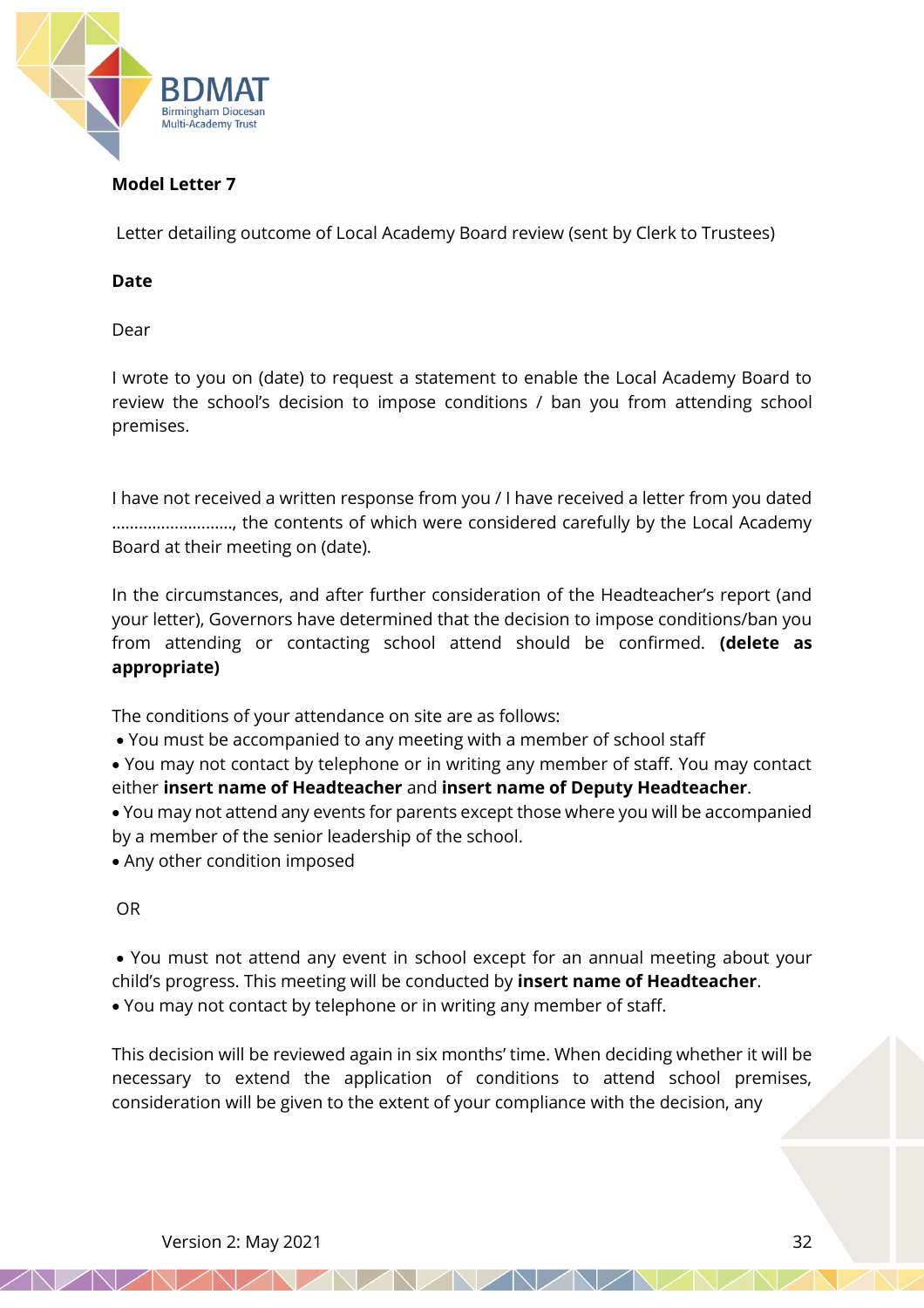

appropriate expressions of regret and assurance of future good conduct received from you; and any evidence of your cooperation with the school in other respects.

OR

In the circumstances, and after further consideration of the Headteacher's report and your letter, **(delete as appropriate)** Governors have determined that you should once again be allowed to attend parents' events as usual. All conditions have been removed. However, should there be a repeat of inappropriate behaviour towards staff this decision may be revoked.

Yours sincerely

Clerk to the Local Academy Board cc: Headteacher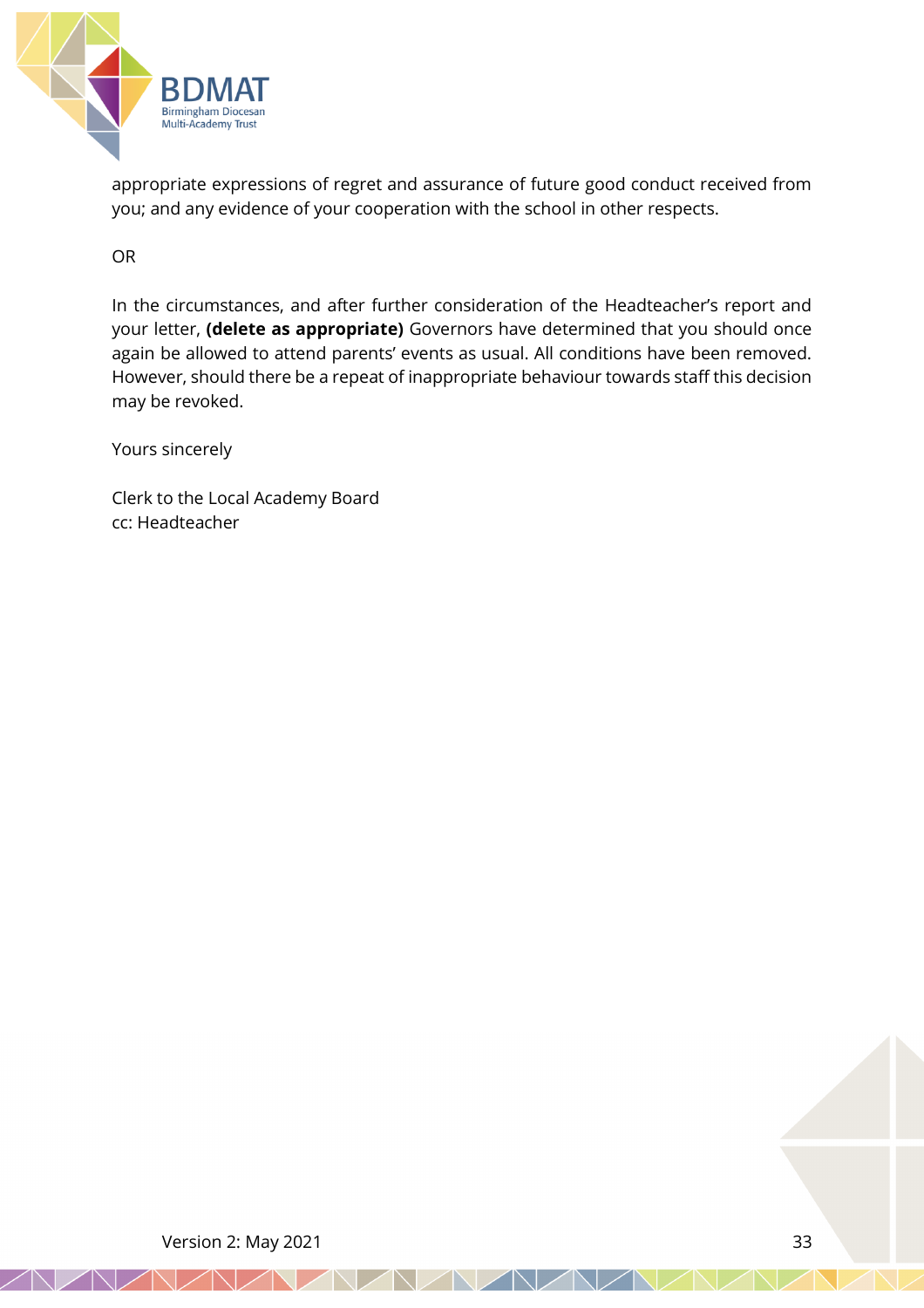

# Violence from Pupils - Risk Assessment

| <b>School Name</b>                                                                                                          |                                         |                                                                                                                                                                                                 | Decide who may be harmed (insert $\checkmark$ ):                                                                                                                                                                                                                                                                                                                                                                                                                                                                                                                                                                                                                                                                                          |                          |  |                    |  |                   |  |                                                          |  |
|-----------------------------------------------------------------------------------------------------------------------------|-----------------------------------------|-------------------------------------------------------------------------------------------------------------------------------------------------------------------------------------------------|-------------------------------------------------------------------------------------------------------------------------------------------------------------------------------------------------------------------------------------------------------------------------------------------------------------------------------------------------------------------------------------------------------------------------------------------------------------------------------------------------------------------------------------------------------------------------------------------------------------------------------------------------------------------------------------------------------------------------------------------|--------------------------|--|--------------------|--|-------------------|--|----------------------------------------------------------|--|
|                                                                                                                             |                                         |                                                                                                                                                                                                 | <b>Student</b>                                                                                                                                                                                                                                                                                                                                                                                                                                                                                                                                                                                                                                                                                                                            |                          |  | <b>Contractors</b> |  | <b>Visitors</b>   |  |                                                          |  |
| Department / Location (if applicable)                                                                                       |                                         | <b>Staff</b>                                                                                                                                                                                    |                                                                                                                                                                                                                                                                                                                                                                                                                                                                                                                                                                                                                                                                                                                                           | <b>Vulnerable People</b> |  |                    |  | <b>Volunteers</b> |  |                                                          |  |
| <b>Identified Hazards</b>                                                                                                   | <b>Initial</b><br><b>Risk</b><br>Rating |                                                                                                                                                                                                 | $\checkmark$<br><b>Actions / Comments</b><br><b>Existing Control Measures (select all that are in place)</b>                                                                                                                                                                                                                                                                                                                                                                                                                                                                                                                                                                                                                              |                          |  |                    |  |                   |  | <b>Residual</b><br><b>Risk</b><br>Rating<br><b>H/M/L</b> |  |
| Stress as a result of<br>sustained verbal violence<br>or threat of violence<br>Injuries as a result of<br>physical violence | Н                                       | and is not acceptable behaviour.<br>how to avoid and or diffuse them.<br>violent or inappropriate behaviour.<br>There is a clear policy in place for reporting and recording violent incidents. | There is a documented pupil behaviour policy in place that is regularly<br>communicated to pupils & parents, understood and consistently applied.<br>Pupils are routinely reminded in assemblies and as part of PHSE of what is<br>Staff are appropriately trained to recognise potentially violent situations and<br>Individual risk assessments / care plans are in place for pupils with known<br>There is a documented and communicated system in place for summoning<br>assistance from other members of staff.<br>Members of staff know how to respond in an emergency situation.<br>Staff do not work on a 1 to 1 basis with pupils who are aggressive and or<br>violent (they are always within sight or sound of another adult). |                          |  |                    |  |                   |  |                                                          |  |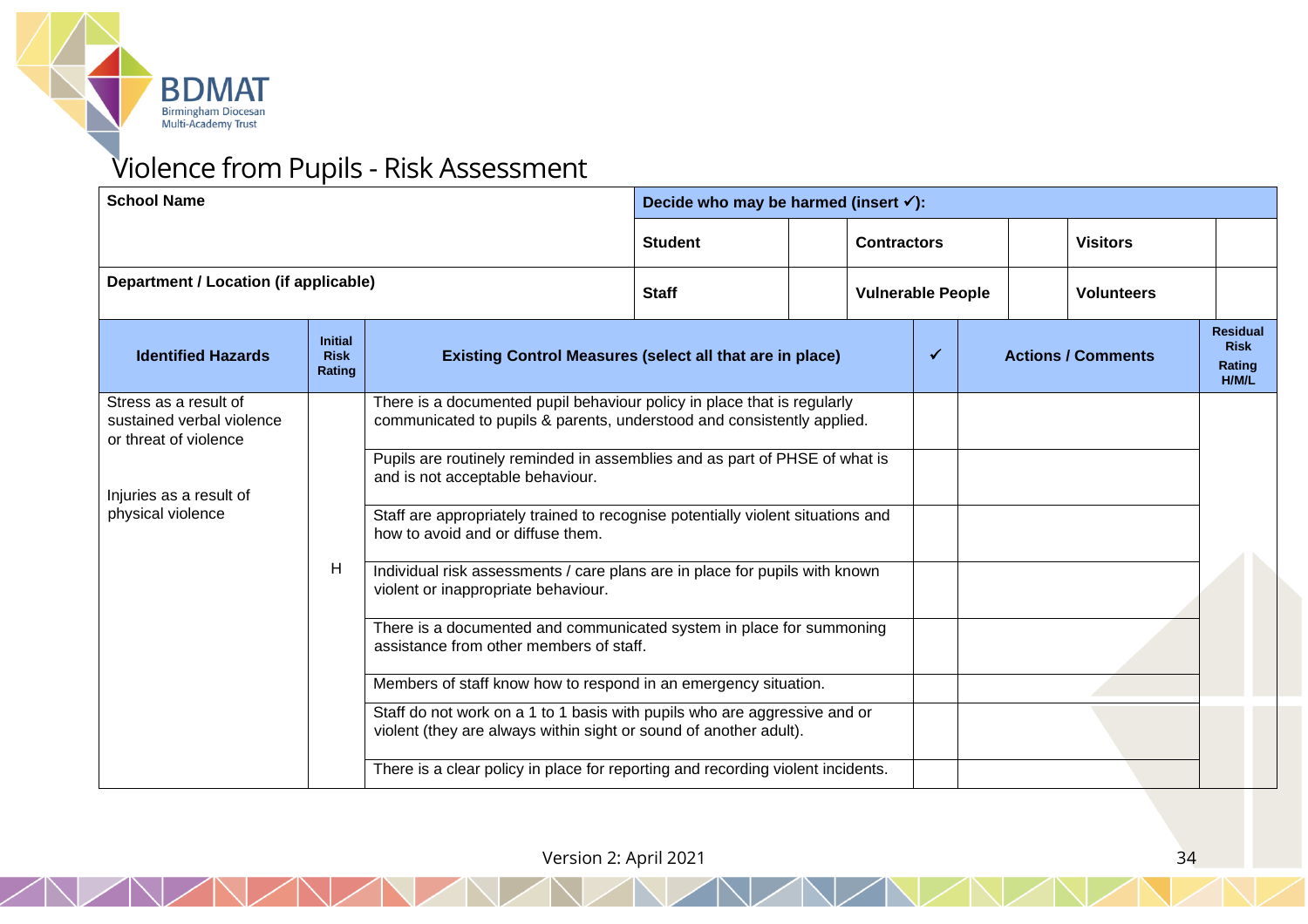

|                                                                                                                                                                                                                                                                                       | All incidents are investigated and, where necessary, appropriate measures<br>put into place to prevent / reduce the risk of recurrence. |                                                                                                                                                                                                                                                                                           |                                                                                                                                        |                               |  |  |  |  |  |  |  |  |
|---------------------------------------------------------------------------------------------------------------------------------------------------------------------------------------------------------------------------------------------------------------------------------------|-----------------------------------------------------------------------------------------------------------------------------------------|-------------------------------------------------------------------------------------------------------------------------------------------------------------------------------------------------------------------------------------------------------------------------------------------|----------------------------------------------------------------------------------------------------------------------------------------|-------------------------------|--|--|--|--|--|--|--|--|
|                                                                                                                                                                                                                                                                                       | Parents and carers are involved after an incident or agreed number of<br>incidents in the actions to be taken.                          |                                                                                                                                                                                                                                                                                           |                                                                                                                                        |                               |  |  |  |  |  |  |  |  |
| Risk Rating Guidance: H= High M= Medium L= Low TBA = To Be Assessed - Assessment of the likelihood and or impact of injury and or damage. Initial assessment<br>has been undertaken, complete the residual assessment based on your control measures/findings/additional actions etc. |                                                                                                                                         |                                                                                                                                                                                                                                                                                           |                                                                                                                                        |                               |  |  |  |  |  |  |  |  |
| <b>Other Hazards Identified</b>                                                                                                                                                                                                                                                       | <b>Additional Control Measures to be Put in Place</b>                                                                                   |                                                                                                                                                                                                                                                                                           |                                                                                                                                        |                               |  |  |  |  |  |  |  |  |
| Any other foreseeable<br>hazards that is associated<br>with the activities being<br>carried out to be listed here.                                                                                                                                                                    |                                                                                                                                         |                                                                                                                                                                                                                                                                                           | Where you have identified other hazards record the additional control measures your are going to put in place to mitigate these below: |                               |  |  |  |  |  |  |  |  |
| <b>Date of Assessment:</b>                                                                                                                                                                                                                                                            |                                                                                                                                         | Carried out by:                                                                                                                                                                                                                                                                           |                                                                                                                                        | Signature:                    |  |  |  |  |  |  |  |  |
| Date of next review:                                                                                                                                                                                                                                                                  |                                                                                                                                         | Carried out by:                                                                                                                                                                                                                                                                           |                                                                                                                                        | <b>Date Review Completed:</b> |  |  |  |  |  |  |  |  |
| Also refer to these other<br>relevant risk assessments<br>or safety advice<br>documents:                                                                                                                                                                                              |                                                                                                                                         | <b>Premises &amp; Facilities Manual</b><br><b>Pupil Behaviour Policy</b><br><b>Safety Guidance Document SG11 Managing Violent Situations</b><br>FR4 Security Management Protocol Framework<br><b>Safety &amp; Security Risk Assessment</b><br>Lone Worker Risk Assessment (if applicable) |                                                                                                                                        |                               |  |  |  |  |  |  |  |  |

environment provides a healthy and safe place for all who use it, including staff, volunteers, visitors and students.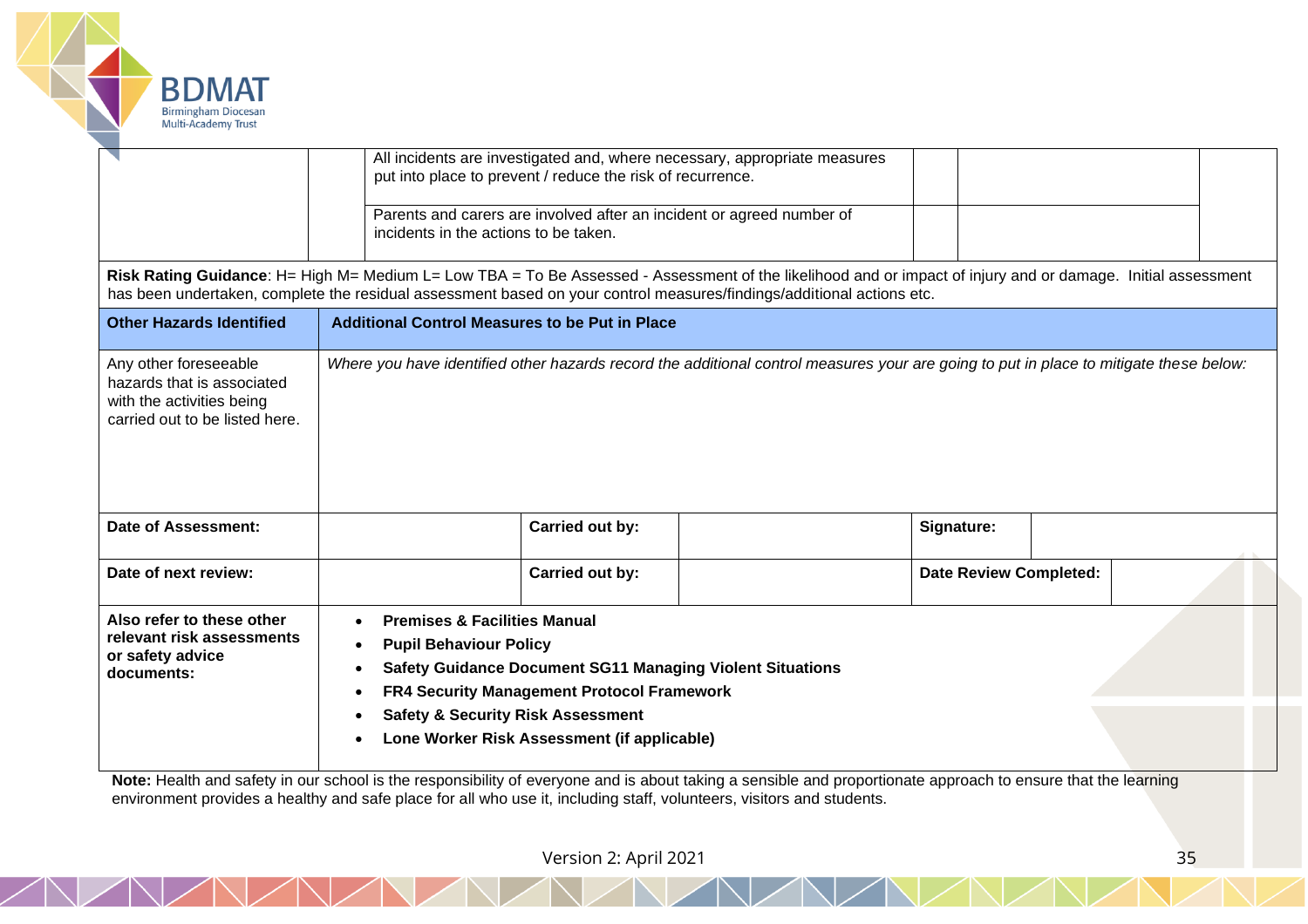

# Violence from Parents / Carers - Risk Assessment

| <b>School Name</b>                                                                                                          |                                         | Decide who may be harmed (insert $\checkmark$ ):                                                                                                                                                            |                                                                                                                                                                                                                                                                                                                                                                                                                                                                                                                                                                                                                                                                                                                                                                                                                                                                                                                    |                          |                           |  |  |                                                                                                                                                   |                                                                                                                                                                                |  |
|-----------------------------------------------------------------------------------------------------------------------------|-----------------------------------------|-------------------------------------------------------------------------------------------------------------------------------------------------------------------------------------------------------------|--------------------------------------------------------------------------------------------------------------------------------------------------------------------------------------------------------------------------------------------------------------------------------------------------------------------------------------------------------------------------------------------------------------------------------------------------------------------------------------------------------------------------------------------------------------------------------------------------------------------------------------------------------------------------------------------------------------------------------------------------------------------------------------------------------------------------------------------------------------------------------------------------------------------|--------------------------|---------------------------|--|--|---------------------------------------------------------------------------------------------------------------------------------------------------|--------------------------------------------------------------------------------------------------------------------------------------------------------------------------------|--|
|                                                                                                                             |                                         | <b>Student</b>                                                                                                                                                                                              |                                                                                                                                                                                                                                                                                                                                                                                                                                                                                                                                                                                                                                                                                                                                                                                                                                                                                                                    | <b>Contractors</b>       |                           |  |  | <b>Visitors</b>                                                                                                                                   |                                                                                                                                                                                |  |
| Department / Location (if applicable)                                                                                       |                                         | <b>Staff</b>                                                                                                                                                                                                |                                                                                                                                                                                                                                                                                                                                                                                                                                                                                                                                                                                                                                                                                                                                                                                                                                                                                                                    | <b>Vulnerable People</b> |                           |  |  | <b>Volunteers</b>                                                                                                                                 |                                                                                                                                                                                |  |
| <b>Identified Hazards</b>                                                                                                   | <b>Initial</b><br><b>Risk</b><br>Rating | <b>Existing Control Measures (select all that are in place)</b>                                                                                                                                             |                                                                                                                                                                                                                                                                                                                                                                                                                                                                                                                                                                                                                                                                                                                                                                                                                                                                                                                    | ✓                        | <b>Actions / Comments</b> |  |  | <b>Residual</b><br><b>Risk</b><br>Rating<br>H/M/L                                                                                                 |                                                                                                                                                                                |  |
| Stress as a result of<br>sustained verbal violence<br>or threat of violence<br>Injuries as a result of<br>physical violence | H                                       | to all parents/carers.<br>how to avoid and or diffuse them.<br>unacceptable behaviour.<br>room for support.<br>members of staff as necessary.<br>put into place to prevent / reduce the risk of recurrence. | There is a documented complaints procedure in place that is communicated<br>Staff are appropriately trained to recognise potentially violent situations and<br>Where possible, parents are encouraged to make appointments to see<br>members of staff, where parents arrive unexpectedly there is a documented<br>procedure in place to deal with such situations.<br>Polite notices are posted in key areas regarding acceptable and<br>In instances where there is a known risk of violence, consideration is given to<br>pre-arranged interruptions, or meeting with a second member of staff in the<br>There is a known system in place for summoning assistance from other<br>Members of staff know how to respond in an emergency situation.<br>There is a clear policy in place for reporting and recording violent incidents.<br>All incidents are investigated and, where necessary, appropriate measures |                          |                           |  |  | <b>Management Protocol</b><br><b>Management Protocol</b><br><b>Management Protocol</b><br><b>Management Protocol</b><br><b>Premises Framework</b> | <b>Refer to School Security</b><br><b>Refer to School Security</b><br><b>Refer to School Security</b><br><b>Refer to School Security</b><br><b>Refer to Nuisance on School</b> |  |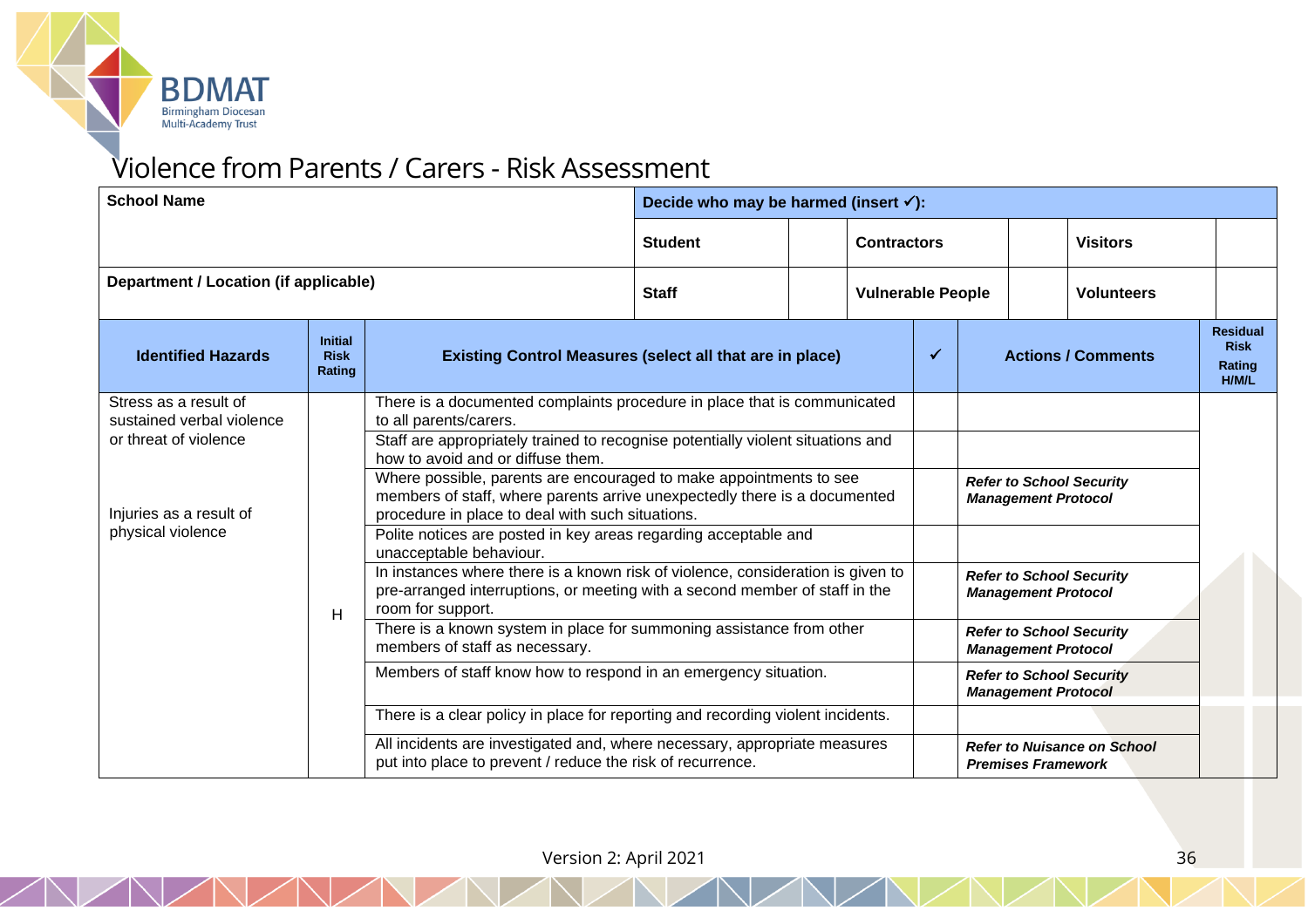

|                                                                                                                                                                                                                                                                                       | In extreme situations more formal action would be taken e.g.<br>Requesting that they leave the premises (both verbally and in writing)<br>Banning them from the premises<br>Injunction proceedings<br>Separate risk assessments are carried out for home visiting                                                                                                  |                               | <b>Refer to Nuisance on School</b><br><b>Premises Framework</b><br><b>Refer to Home Visit Risk</b> |  |  |  |  |  |  |  |  |
|---------------------------------------------------------------------------------------------------------------------------------------------------------------------------------------------------------------------------------------------------------------------------------------|--------------------------------------------------------------------------------------------------------------------------------------------------------------------------------------------------------------------------------------------------------------------------------------------------------------------------------------------------------------------|-------------------------------|----------------------------------------------------------------------------------------------------|--|--|--|--|--|--|--|--|
|                                                                                                                                                                                                                                                                                       |                                                                                                                                                                                                                                                                                                                                                                    |                               | Assessment as appropriate                                                                          |  |  |  |  |  |  |  |  |
| Risk Rating Guidance: H= High M= Medium L= Low TBA = To Be Assessed - Assessment of the likelihood and or impact of injury and or damage. Initial assessment<br>has been undertaken, complete the residual assessment based on your control measures/findings/additional actions etc. |                                                                                                                                                                                                                                                                                                                                                                    |                               |                                                                                                    |  |  |  |  |  |  |  |  |
| <b>Other Hazards Identified</b>                                                                                                                                                                                                                                                       | <b>Additional Control Measures to be Put in Place</b>                                                                                                                                                                                                                                                                                                              |                               |                                                                                                    |  |  |  |  |  |  |  |  |
| Any other foreseeable<br>hazards that is associated<br>with the activities being<br>carried out to be listed here.                                                                                                                                                                    | Where you have identified other hazards record the additional control measures you are going to put in place to mitigate these below:                                                                                                                                                                                                                              |                               |                                                                                                    |  |  |  |  |  |  |  |  |
| Date of Assessment:                                                                                                                                                                                                                                                                   | Carried out by:                                                                                                                                                                                                                                                                                                                                                    | Signature:                    |                                                                                                    |  |  |  |  |  |  |  |  |
| Date of next review:                                                                                                                                                                                                                                                                  | Carried out by:                                                                                                                                                                                                                                                                                                                                                    | <b>Date Review Completed:</b> |                                                                                                    |  |  |  |  |  |  |  |  |
| Also refer to these other<br>relevant risk assessments<br>or safety advice<br>documents:                                                                                                                                                                                              | <b>Premises &amp; Facilities Manual</b><br><b>FR3 Nuisance on School Premises Framework</b><br><b>FR4 Security Management Protocol Framework</b><br><b>Safety Guidance Document SG11 Managing Violent Situations</b><br><b>Safety &amp; Security Risk Assessment</b><br>Lone Worker Risk Assessment (if applicable)<br>Home Visits Risk Assessment (if applicable) |                               |                                                                                                    |  |  |  |  |  |  |  |  |

Note: Health and safety in our school is the responsibility of everyone and is about taking a sensible and proportionate approach to ensure that the learning environment provides a healthy and safe place for all who use it, including staff, volunteers, visitors and students.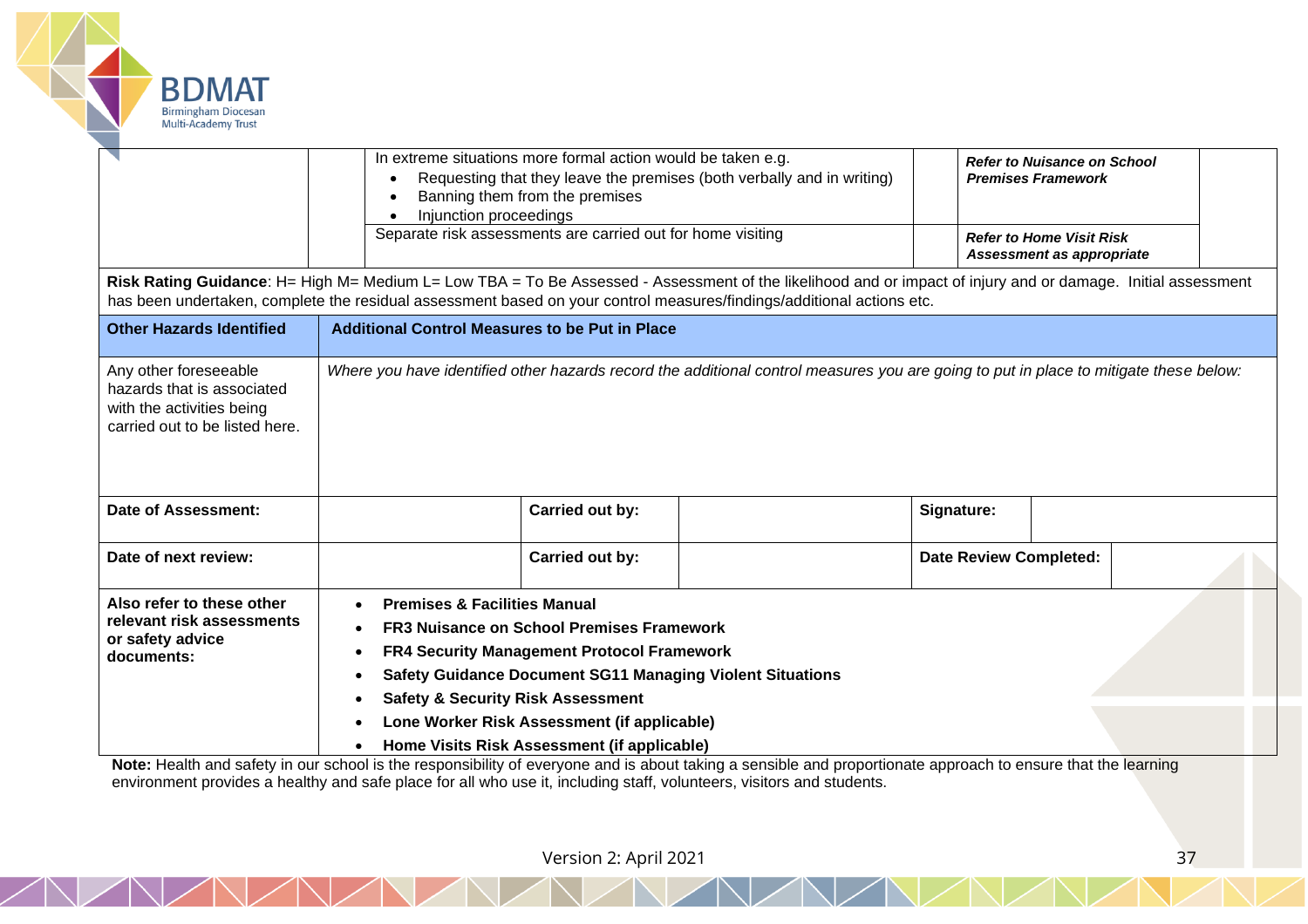

# Violence out of School Hours - Risk Assessment

| <b>School Name</b>                                                                                                          |                                         |                                                                                                                                                                                             | Decide who may be harmed (insert $\checkmark$ ):                                                                                                                                                                                                                                                                                                                                                                                                                                                                                                                                                                                                                                                                                                                                                                                                                                                                       |  |                          |                    |  |  |                           |                                                   |  |
|-----------------------------------------------------------------------------------------------------------------------------|-----------------------------------------|---------------------------------------------------------------------------------------------------------------------------------------------------------------------------------------------|------------------------------------------------------------------------------------------------------------------------------------------------------------------------------------------------------------------------------------------------------------------------------------------------------------------------------------------------------------------------------------------------------------------------------------------------------------------------------------------------------------------------------------------------------------------------------------------------------------------------------------------------------------------------------------------------------------------------------------------------------------------------------------------------------------------------------------------------------------------------------------------------------------------------|--|--------------------------|--------------------|--|--|---------------------------|---------------------------------------------------|--|
|                                                                                                                             |                                         |                                                                                                                                                                                             | <b>Student</b>                                                                                                                                                                                                                                                                                                                                                                                                                                                                                                                                                                                                                                                                                                                                                                                                                                                                                                         |  |                          | <b>Contractors</b> |  |  | <b>Visitors</b>           |                                                   |  |
| Department / Location (if applicable)                                                                                       |                                         |                                                                                                                                                                                             | <b>Staff</b>                                                                                                                                                                                                                                                                                                                                                                                                                                                                                                                                                                                                                                                                                                                                                                                                                                                                                                           |  | <b>Vulnerable People</b> |                    |  |  | <b>Volunteers</b>         |                                                   |  |
| <b>Identified Hazards</b>                                                                                                   | <b>Initial</b><br><b>Risk</b><br>Rating |                                                                                                                                                                                             | <b>Existing Control Measures (select all that are in place)</b>                                                                                                                                                                                                                                                                                                                                                                                                                                                                                                                                                                                                                                                                                                                                                                                                                                                        |  |                          |                    |  |  | <b>Actions / Comments</b> | <b>Residual</b><br><b>Risk</b><br>Rating<br>H/M/L |  |
| Stress as a result of<br>sustained verbal violence<br>or threat of violence<br>Injuries as a result of<br>physical violence | H                                       | lighting.<br>$\bullet$<br>unacceptable behaviour.<br>how to avoid and or diffuse them.<br>Staff are aware that they should not put themselves at risk and should retreat<br>where possible. | There is a site security policy and risk assessment in place.<br>The site has a secure perimeter fence and access gates.<br>There is a procedure in place for making sure that gates are secure during<br>evenings, weekends and holiday periods.<br>Physical building security measures are suitable, maintained and regularly<br>reviewed to ensure they remain effective.<br>Consideration has been given to suitability of both internal and external<br>Shrubbery is regularly maintained to restrict hiding places.<br>Clear and documented procedures are in place for<br>Locking / unlocking the premises<br>Responding to alarm call outs<br>Summoning assistance in an emergency situation.<br>Access in to the building is restricted and controlled.<br>Polite notices are posted in key areas regarding acceptable and<br>Staff are appropriately trained to recognise potentially violent situations and |  |                          |                    |  |  |                           |                                                   |  |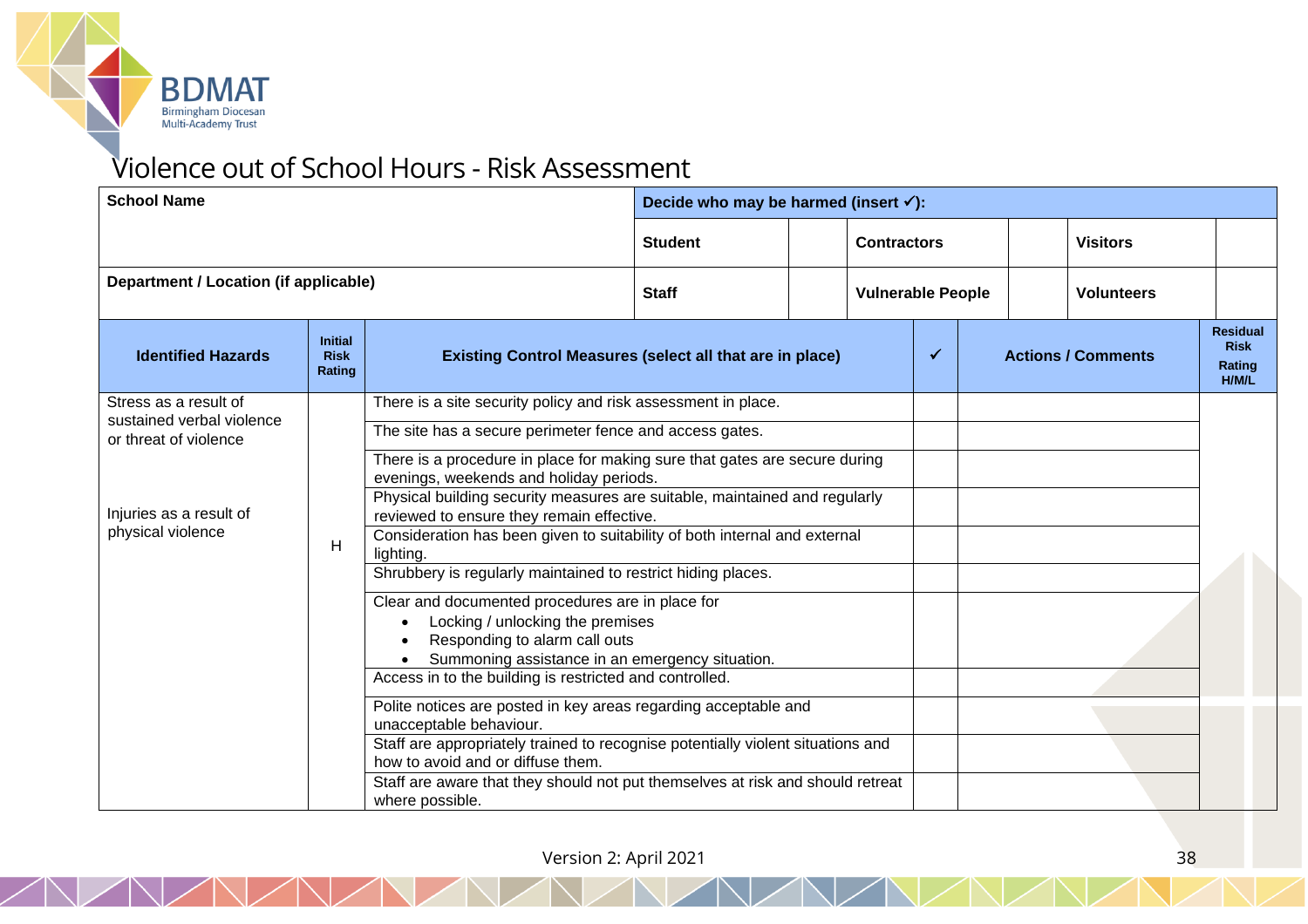

|                                                                                                                                                                                                                                                                                       | and suitable measures are in place to minimise risk.<br>used i.e. radio's, walkie-talkies, mobile telephones etc.                                                                                                                                                                                                                     | Consideration is given to lone workers and an appropriate risk assessment<br>Where appropriate additional means of communication are available and |                               |  |  |  |  |  |  |  |  |  |
|---------------------------------------------------------------------------------------------------------------------------------------------------------------------------------------------------------------------------------------------------------------------------------------|---------------------------------------------------------------------------------------------------------------------------------------------------------------------------------------------------------------------------------------------------------------------------------------------------------------------------------------|----------------------------------------------------------------------------------------------------------------------------------------------------|-------------------------------|--|--|--|--|--|--|--|--|--|
| Risk Rating Guidance: H= High M= Medium L= Low TBA = To Be Assessed - Assessment of the likelihood and or impact of injury and or damage. Initial assessment<br>has been undertaken, complete the residual assessment based on your control measures/findings/additional actions etc. |                                                                                                                                                                                                                                                                                                                                       |                                                                                                                                                    |                               |  |  |  |  |  |  |  |  |  |
| <b>Other Hazards Identified</b>                                                                                                                                                                                                                                                       |                                                                                                                                                                                                                                                                                                                                       | <b>Additional Control Measures to be Put in Place</b>                                                                                              |                               |  |  |  |  |  |  |  |  |  |
| Any other foreseeable<br>hazards that are associated<br>with the activities being<br>carried out to be listed here.                                                                                                                                                                   |                                                                                                                                                                                                                                                                                                                                       | Where you have identified other hazards record the additional control measures your are going to put in place to mitigate these below:             |                               |  |  |  |  |  |  |  |  |  |
| Date of Assessment:                                                                                                                                                                                                                                                                   | Carried out by:                                                                                                                                                                                                                                                                                                                       |                                                                                                                                                    | Signature:                    |  |  |  |  |  |  |  |  |  |
| Date of next review:                                                                                                                                                                                                                                                                  | Carried out by:                                                                                                                                                                                                                                                                                                                       |                                                                                                                                                    | <b>Date Review Completed:</b> |  |  |  |  |  |  |  |  |  |
| Also refer to these other<br>relevant risk assessments<br>or safety advice<br>documents:                                                                                                                                                                                              | <b>Premises &amp; Facilities Manual</b><br>$\bullet$<br><b>FR3 Nuisance on School Premises Framework</b><br><b>FR4 Security Management Protocol Framework</b><br>٠<br><b>Safety Guidance Document SG11 Managing Violent Situations</b><br><b>Safety &amp; Security Risk Assessment</b><br>Lone Worker Risk Assessment (if applicable) |                                                                                                                                                    |                               |  |  |  |  |  |  |  |  |  |

Note: Health and safety in our school is the responsibility of everyone and is about taking a sensible and proportionate approach to ensure that the learning environment provides a healthy and safe place for all who use it, including staff, volunteers, visitors and students.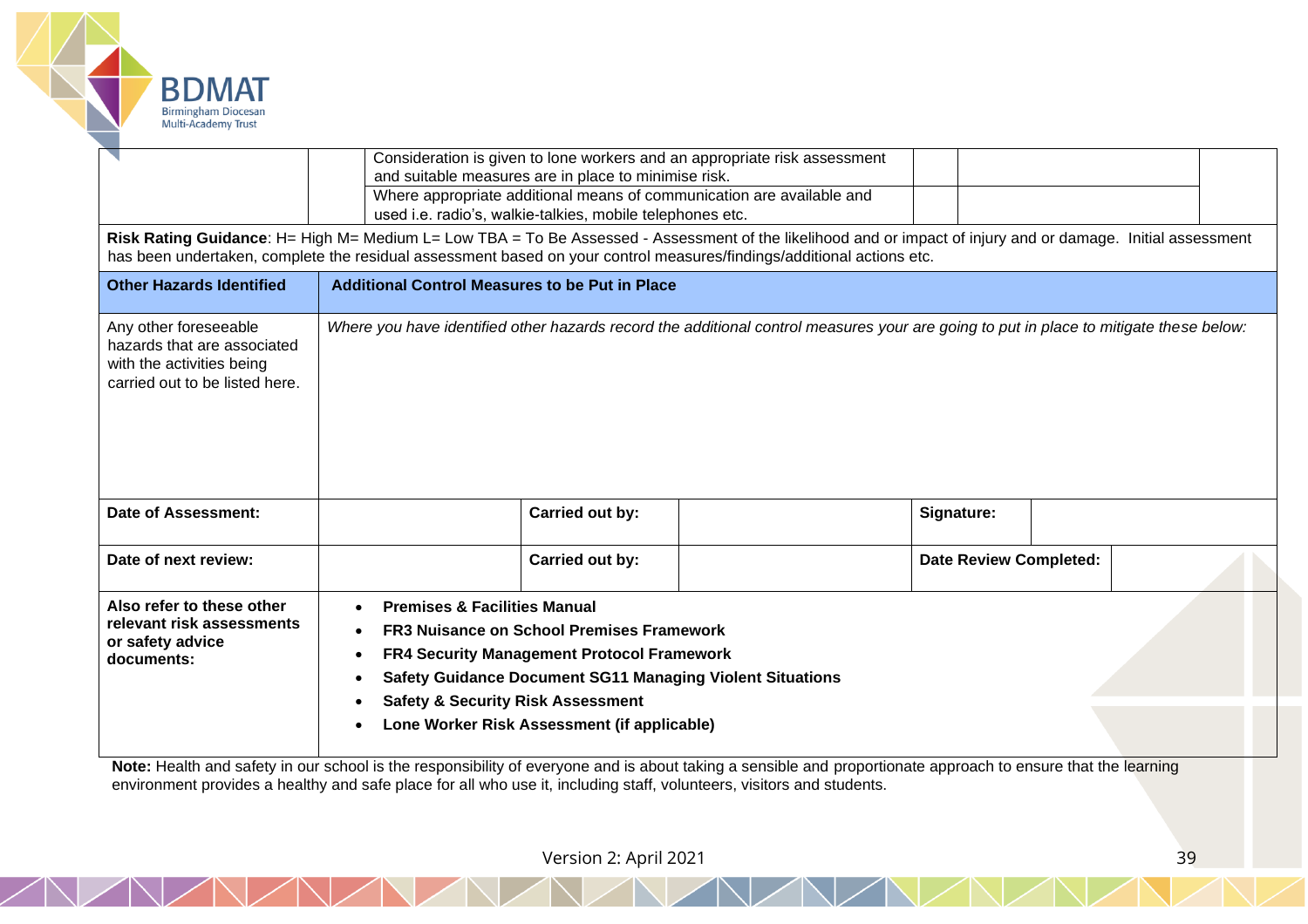

# Violence from Intruders - Risk Assessment

| <b>School Name</b>                                                          |                                         | Decide who may be harmed (insert $\checkmark$ ):                                                                                                                                                                                                                                                |                                                                 |                          |  |                    |                           |                        |                                            |                                                   |
|-----------------------------------------------------------------------------|-----------------------------------------|-------------------------------------------------------------------------------------------------------------------------------------------------------------------------------------------------------------------------------------------------------------------------------------------------|-----------------------------------------------------------------|--------------------------|--|--------------------|---------------------------|------------------------|--------------------------------------------|---------------------------------------------------|
|                                                                             |                                         |                                                                                                                                                                                                                                                                                                 | <b>Student</b>                                                  |                          |  | <b>Contractors</b> |                           |                        | <b>Visitors</b>                            |                                                   |
| Department / Location (if applicable)                                       |                                         | <b>Staff</b>                                                                                                                                                                                                                                                                                    |                                                                 | <b>Vulnerable People</b> |  | <b>Volunteers</b>  |                           |                        |                                            |                                                   |
| <b>Identified Hazards</b>                                                   | <b>Initial</b><br><b>Risk</b><br>Rating |                                                                                                                                                                                                                                                                                                 | <b>Existing Control Measures (select all that are in place)</b> |                          |  |                    | <b>Actions / Comments</b> |                        |                                            | <b>Residual</b><br><b>Risk</b><br>Rating<br>H/M/L |
| Stress as a result of<br>sustained verbal violence<br>or threat of violence |                                         | There is a site security policy & risk assessment in place.                                                                                                                                                                                                                                     |                                                                 |                          |  |                    |                           | <b>Risk Assessment</b> | <b>Refer to Site Safety &amp; Security</b> |                                                   |
| Injuries as a result of                                                     |                                         | The site has a secure perimeter fence and access gates.<br>There is a procedure in place for making sure that gates are secure during<br>evenings, weekends and holiday periods.<br>Physical building security measures are suitable and regularly reviewed to<br>ensure they remain effective. |                                                                 |                          |  |                    |                           |                        |                                            |                                                   |
| physical violence                                                           | H                                       | Access is restricted to the school's main entrance only, and there is an<br>effective access control system in place.<br>A secure visitor lobby is provided to prevent access in to the main building.                                                                                          |                                                                 |                          |  |                    |                           |                        |                                            |                                                   |
|                                                                             |                                         | Polite notices are posted in key areas regarding acceptable and<br>unacceptable behaviour.                                                                                                                                                                                                      |                                                                 |                          |  |                    |                           |                        |                                            |                                                   |
|                                                                             |                                         | Staff and pupils are regularly reminded of the need to be vigilant (no<br>tailgating) and the need to direct all visitors to the main entrance.                                                                                                                                                 |                                                                 |                          |  |                    |                           |                        |                                            |                                                   |
|                                                                             |                                         | Consideration has been given to suitability of both internal and external<br>lighting.<br>Shrubbery is regularly maintained to restrict hiding places.                                                                                                                                          |                                                                 |                          |  |                    |                           |                        |                                            |                                                   |
|                                                                             |                                         | All staff are aware of the schools policy for raising the alarm in an<br>emergency.                                                                                                                                                                                                             |                                                                 |                          |  |                    |                           |                        |                                            |                                                   |